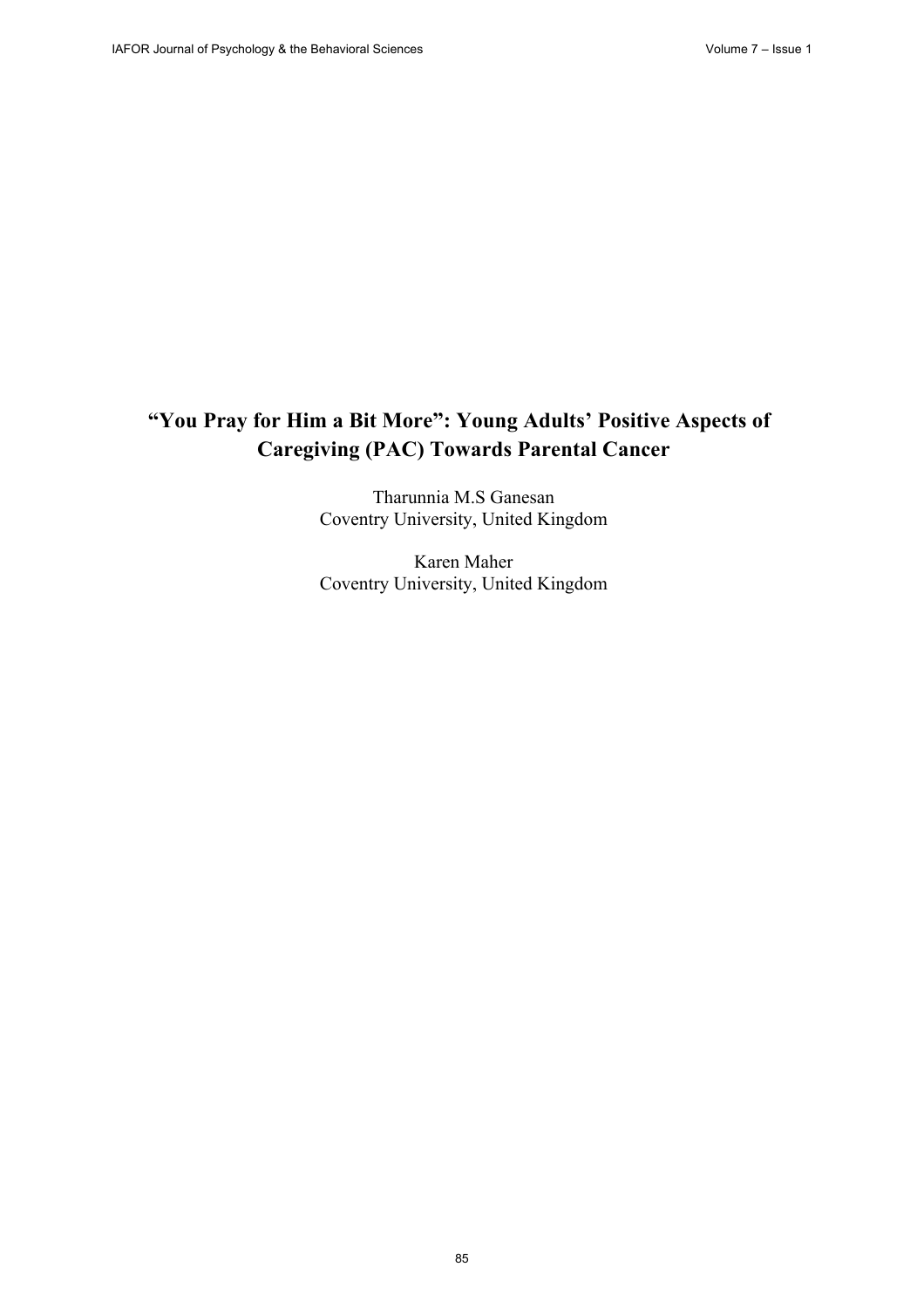#### **Abstract**

Young adult caregivers are growing in number, yet there is a paucity of literature on their role in informal family caregiving. The Positive Aspects of Caregiving (PAC) framework has been developed within Dementia carers to indicate positive outcomes of the caring experience. The current study specifically explored the narratives of four young adult carers' lived experience of caring towards their parents with cancer, using Interpretative Phenomenological Analysis (IPA) through the lens of PAC. Main themes developed from this study were unfolding the child-parent dyad, character building and affirmation of value systems, time reframed, and sustaining caregiving continuity with subthemes surrounding responsibility, appreciation beyond the role reversal, acceptance and sources of comfort. This small-scaled study contributes towards a new understanding of the young adult population, their perception of caregiving and briefly informs the PAC beyond a dementia population.

*Keywords*: caregiving, positive aspects of caregiving (PAC), Interpretative Phenomenological Analysis (IPA), parental cancer, young adult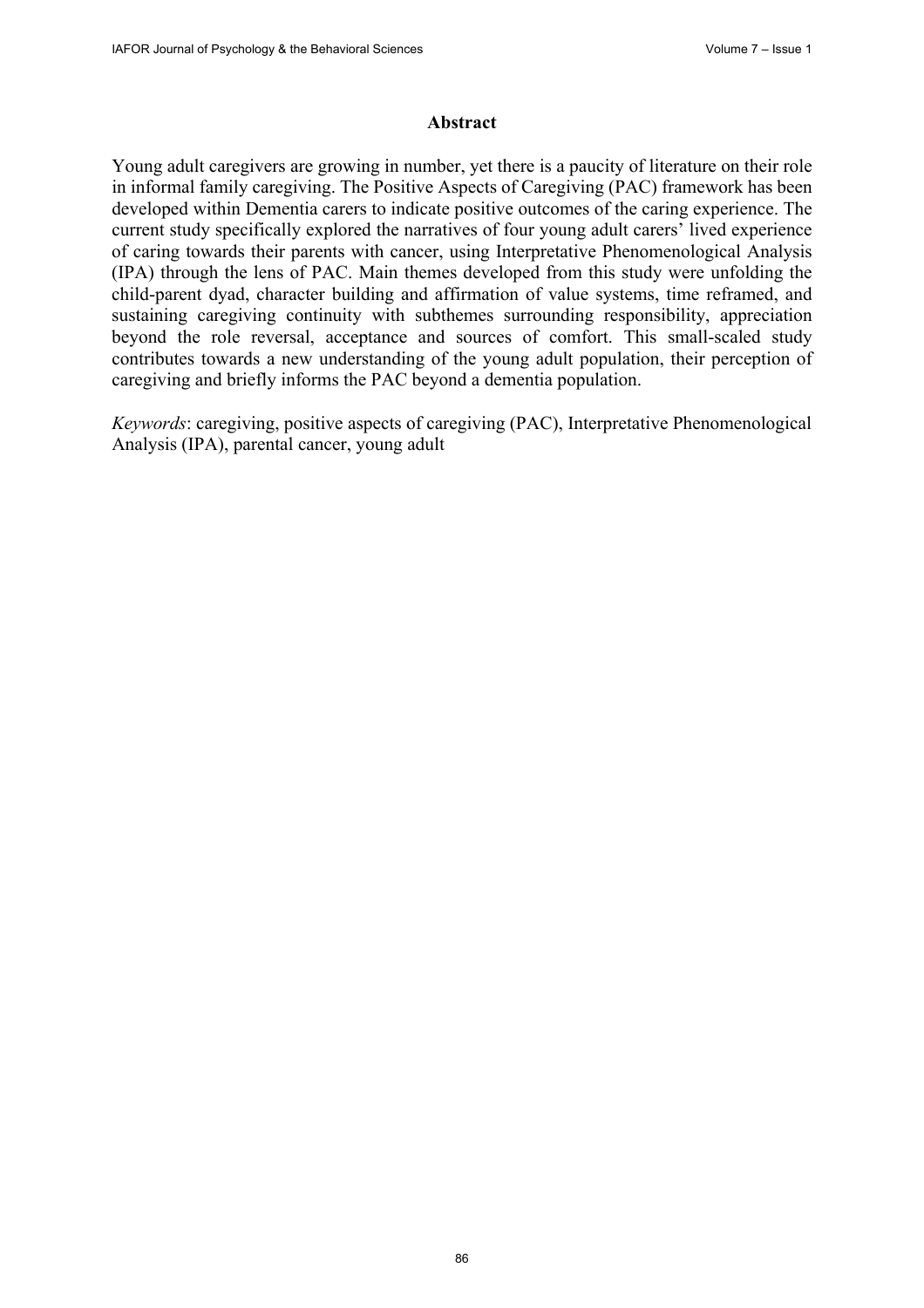Positive Aspects of Caregiving (PAC) seeks to explain experiences which result in caregivers perceiving positive outcomes from their caring role (Schulz & Sherwood, 2008). Such outcomes include the strengthening of relationships between the career and the care receiver, increased self-esteem, and the ability to learn new skills (Schulz & Sherwood, 2008). Caregiving activities place additional daily demands upon the care giver and include managing the recipient's medication, emotional support, personal hygiene care or communications with healthcare professionals amongst others (Hooyman & Kiyak, 2005). Folkman (1997) identified when caring for their partners living with AIDS caregivers experienced both positive and negative emotions simultaneously. Amidst the adversity, caregivers were able to construct the caregiving journey with an enhanced sense of meaning.

PAC has been studied widely in family caregivers of individuals living with dementia (Yu, Cheng & Wang 2017; Lloyd, Patterson & Muers, 2016, Gaugler, Mittelman, Hepburn & Newcomer, 2010), schizophrenia (Chen & Greenberg 2004; Kate, Grover, Kulhara & Nehra, 2013), and cancer (Li, Mak & Loke 2012; Li & Loke, 2013; Kim, Schulz & Carver, 2007, Houldin, 2007). The first conceptual framework of Positive Aspects of Caregiving (CFPAC) was developed by Carbonneau, Caron and Desrosiers (2010) for dementia caregivers and was later adapted by Li and Loke (2013) in a review of literature for cancer cares. Central positive aspects within the model were improvement in self-efficacy, increase in relationship quality shared between caregiver-recipient, and personal meaning making. Both the CFPAC framework developed for dementia carers and its adaption towards a review of cancer carer literature, provided an insight to expanding the framework for inclusion of different carer groups and long-term illnesses.

Although the CFPAC was developed from several studies of family cancer carers, its foundation is that of the CFPAC in dementia caregivers (Carbonneau, Caron & Desrosiers, 2010). Dementia is an irreversible, progressive condition, and as such, there were aspects within the framework which were not applicable in the cancer caregiving population (Li & Murray, 2014). The experience and nurturance of hope is a trait prevalent in cancer carers in relation to better quality of life and death, alongside hope through religion and spirituality (Holtslander & Duggleby, 2009; Clayton, et al., 2005). Cancer carers also shared the need to persevere in their caregiving role to make the care recipient's life as normal as possible in every promising way (Whisenant, 2011).

#### **Parental Cancer and Young Caregivers**

In the last two decades, it is acknowledged that family members become "second-order patients" with specific needs of their own, as cancer affects the whole family ecosystem (Levesque & Maybery, 2012, p.397). Statistically out of seven million carers in the United Kingdom, 376, 000 are young adult carers aging from 16 to 25 years old (Carers Trust, 2015). Unfortunately, the current available support is aimed mainly towards young carers up to the age of 18, and this is reflected in 80% of young carers being concerned about continuing their caregiving role beyond 18, due to a perceived lack of support (Carers Trust, 2015). Lawton, et al. (1991), suggests various societal changes will mean caregiving roles in a family system will eventually become an intergenerational responsibility consisting of younger individuals. With growing numbers of young adults choosing to engage in marriages much later in their life and delayed childbearing, ill or aging parents will high likely be looked after by their children (Levine, et al. 2005). A paucity of literature currently exists on the experience of young adult children engaging in caregiving activities, particularly considering the typical need for autonomy at this point in life.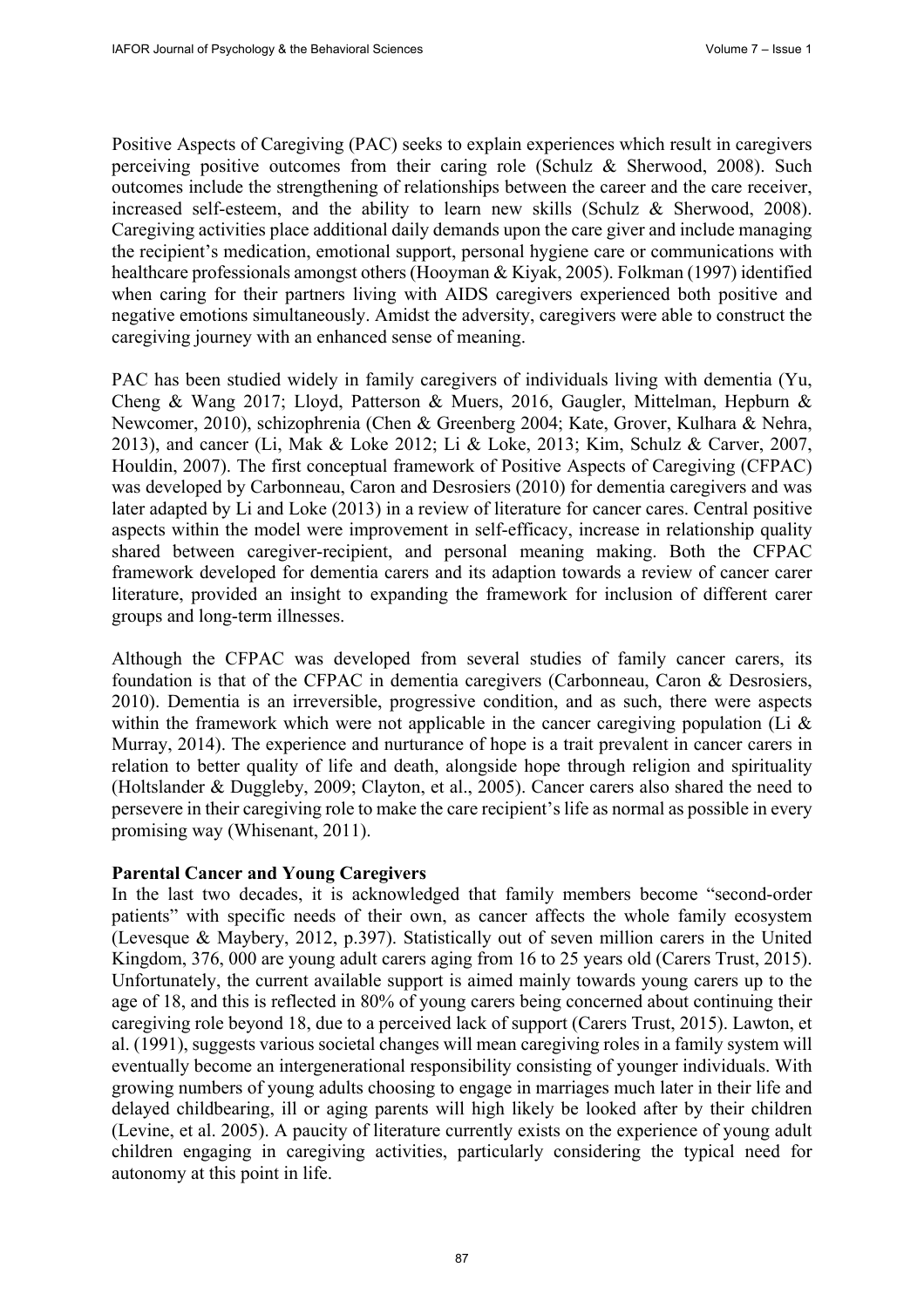With parental cancer, young people mentioned feeling a sense of vulnerability towards themselves, and people around them (Finch & Gibson, 2009). The parent-child relationship starts being a threat, potentially through the perception of role reversal. Conversely, positive relationship attributes such as stronger family values, higher family cohesion and less conflict are also observed within adolescents' experiences towards parental cancer, along with the perception of personal growth (Pope, Baldwin & Lee, 2018; Gazendam-Donofrio et al., 2007).

PAC has been explored in spousal caregivers (Li & Loke, 2014; Porter et al., 2012; Kim et al., 2008; Hagedoorn et al., 2008), parent caregivers (Las Hayas, de Arroyabe & Calvete, 2014), and the elderly population (Houldin, 2007). It was highlighted by Levine et al. (2005), that within the caregiver population 12 to 18% are young adults. Therefore, the aim of our paper is to provide an understanding of the lived experience of the neglected population of young adult carers. As the mainstay of the current cancer literature takes a deficit approach, by using an exploration of PAC in the dyadic parent-child relationship we provide a positive lens through which understand young carers experiences.

#### **Method**

A qualitative approach was taken to understand our research question: "What are the positive aspects of caregiving of young adults' towards parental cancer?". We analyzed in-depth interviews via a guided interview schedule (Appendix A), using Interpretative Phenomenological Analysis (IPA) (Smith, Flowers, & Larkin 2009). IPA captured the core components of the caregiving experience on an individual level, including sense-making of their personal and social experiences. Additionally, IPA allows inclusion for pre-conceived knowledge during data collection resulting in a person-centred appreciation of participants' caregiving experience; explaining the double hermeneutics known as the theory of interpretation (Smith & Osborn, 2007: 53).

#### **Participants**

There were four participants in this study: three men and one woman, lacking a minimum two to meet the ideal six participant criteria for an IPA study (Smith, Flowers, & Larkin 2009). All participants were within the ages of 18 to 25 during the caregiving phase. Further demographic information can be found in Table 1. Participation in this study were voluntary and withdrawal from study were permitted at any time during the interview, or two weeks after data collection.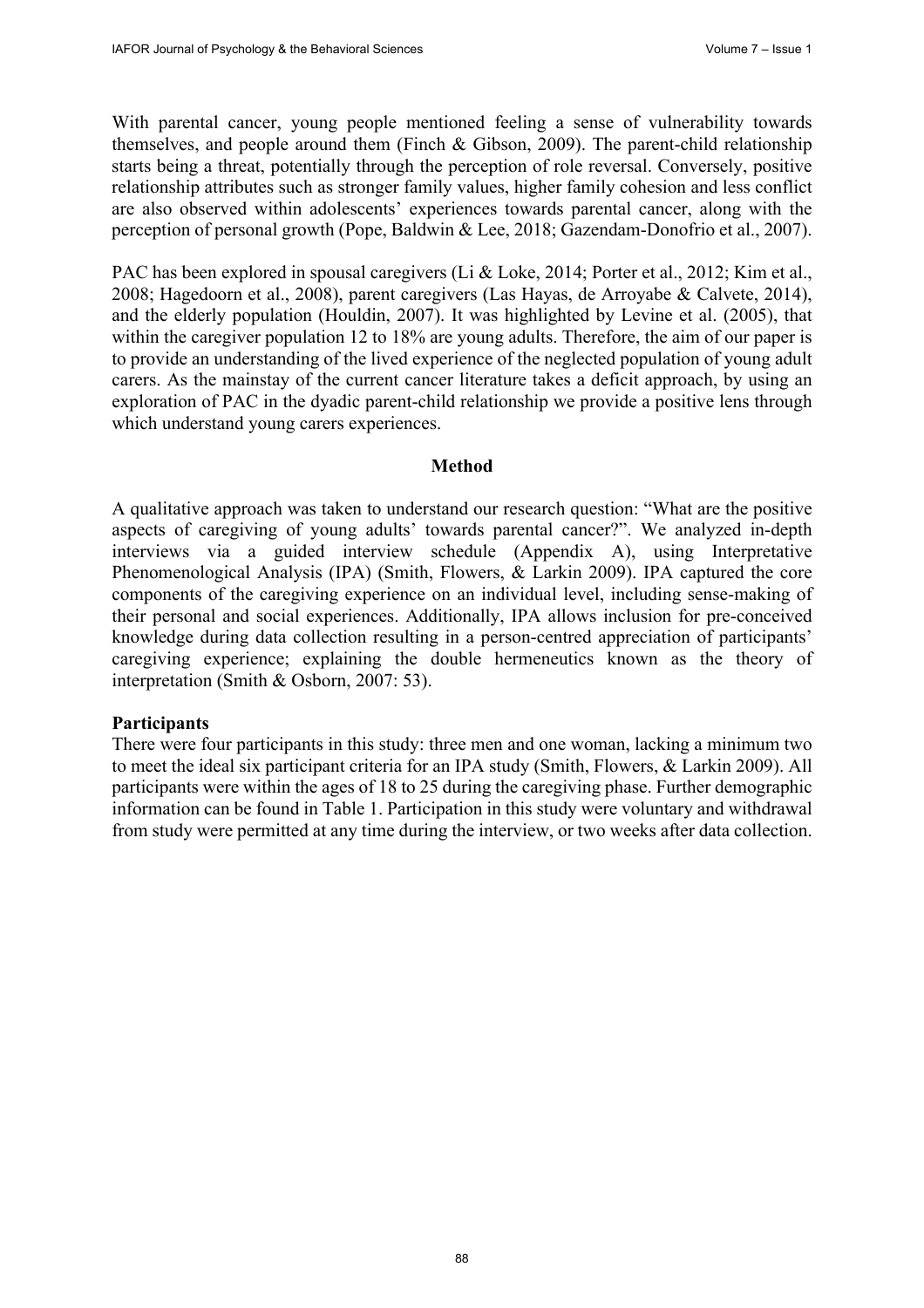| Pseudonym | Age | Gender | <b>Employment</b><br>status | Caregiver<br>status       | Caregiving<br>duration<br>(years) | <b>Status of</b><br>parent               |
|-----------|-----|--------|-----------------------------|---------------------------|-----------------------------------|------------------------------------------|
| Lisa      | 18  | F      | Full-time<br>student        | Previously<br>a caregiver | $\overline{2}$                    | Mother,<br>breast<br>cancer<br>survivor  |
| Berklee   | 24  | M      | Part-time<br>student        | Previously<br>a caregiver | 1.5                               | Father,<br>Kidney<br>cancer,<br>deceased |
| Jackson   | 23  | M      | Full-time<br>employment     | Previously<br>a caregiver | 1 month                           | Father,<br>Liver<br>cancer,<br>Deceased  |
| Bob       | 25  | M      | Full-time<br>employment     | Presently a<br>caregiver  | 8                                 | Mother,<br>thyroid<br>cancer             |

#### **Table 1** Demographic Information During Caregiving Phase

### **Data Collection**

Ethical approval was gained from the university ethics board. Two datasets were collected through semi-structured interview sessions, while the other two were collected via a telephone interview; all interviews were audio recorded. Interviews lasted between 40 and 60 minutes per person. All audio recordings were transcribed verbatim prior to analysis. A summary of the data collection process is illustrated below (see Figure 1).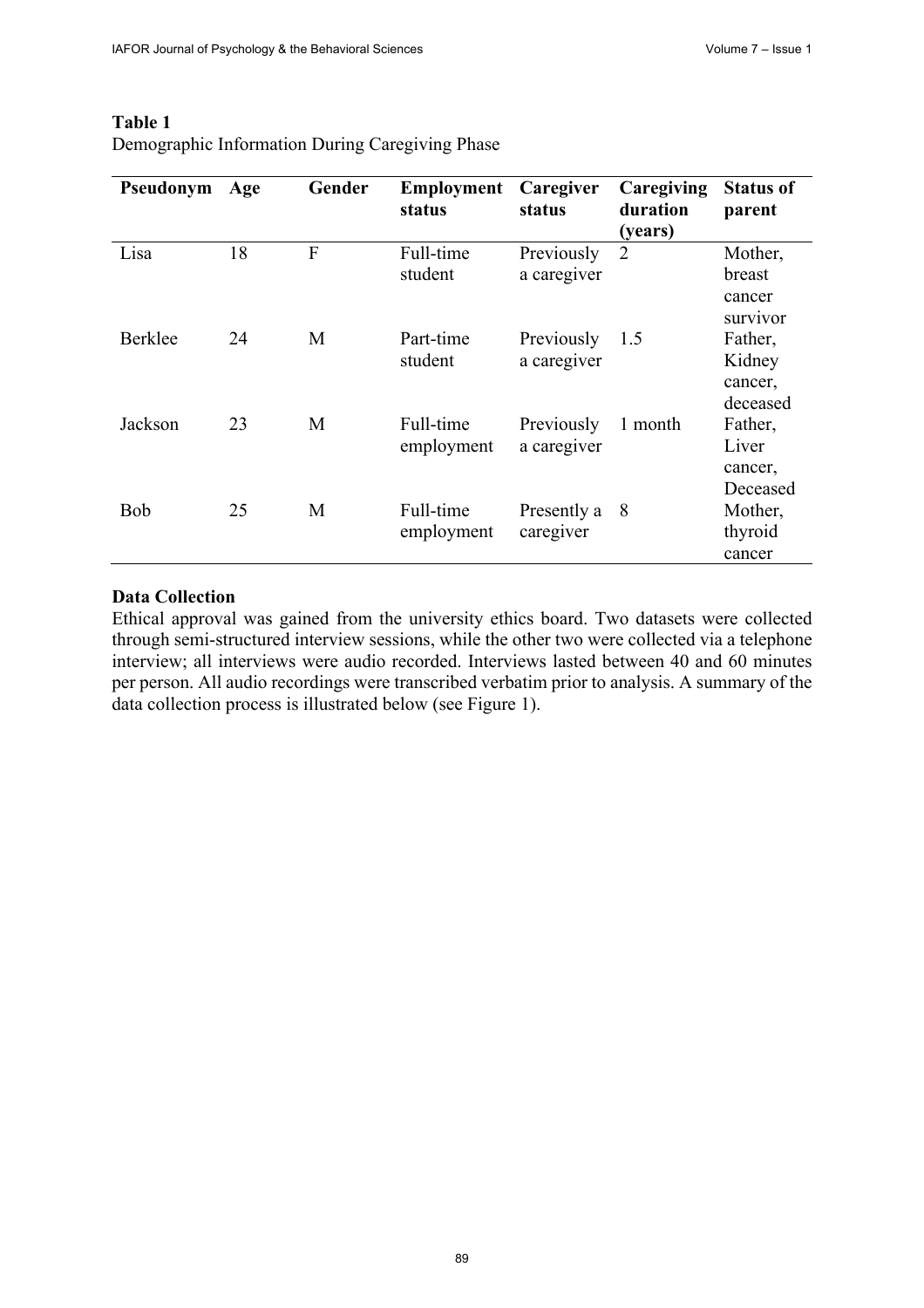## **Figure 1**

*Flow Chart for Data Collection*



### **Data Analysis**

Our analysis followed the six step-by-step guidelines towards coding and analytic process by Smith, Flowers and Larkin (2009). Illustration below shows the coding processes (see Figure 2).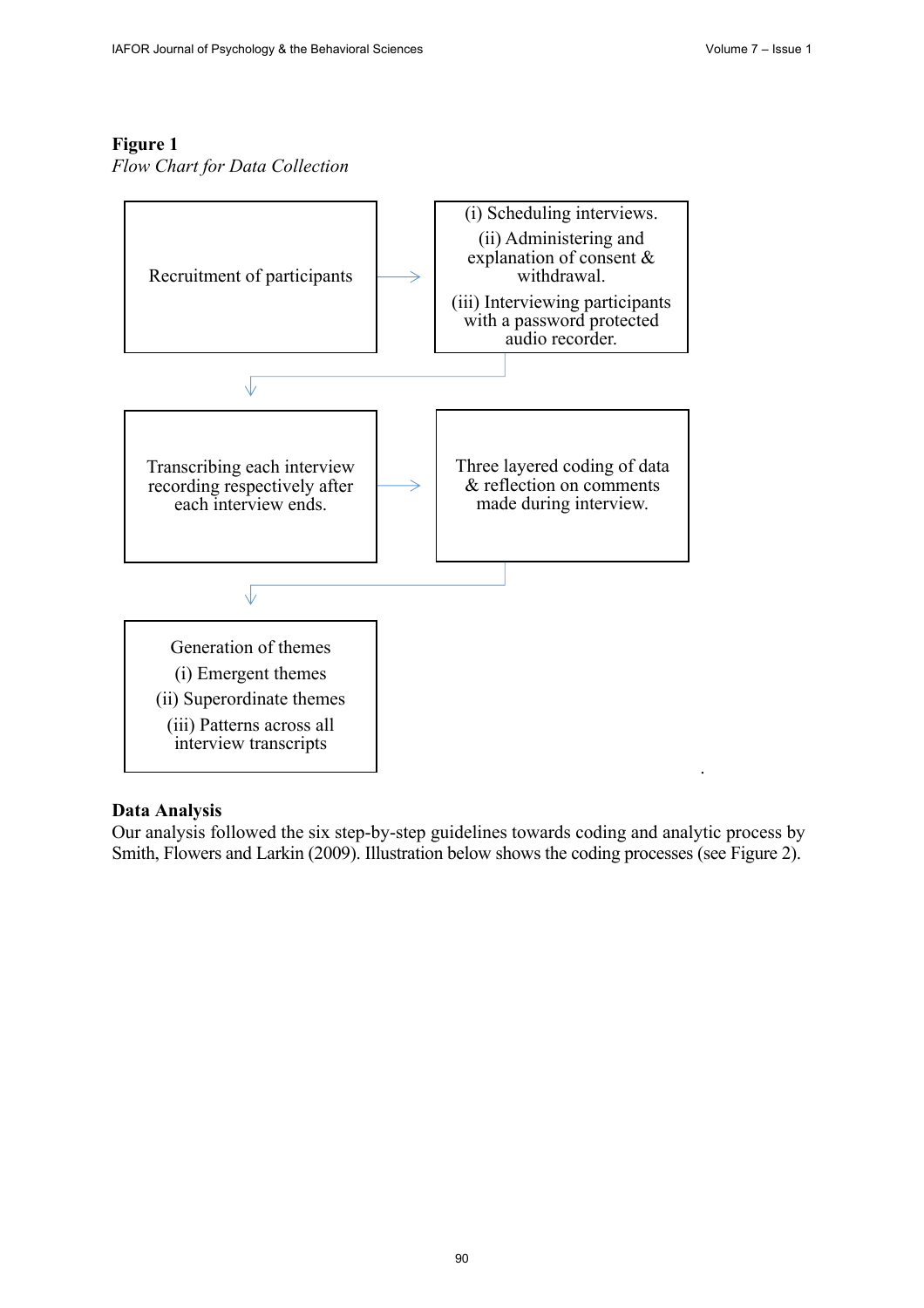# **Figure 2** Data Analysis in Sequence

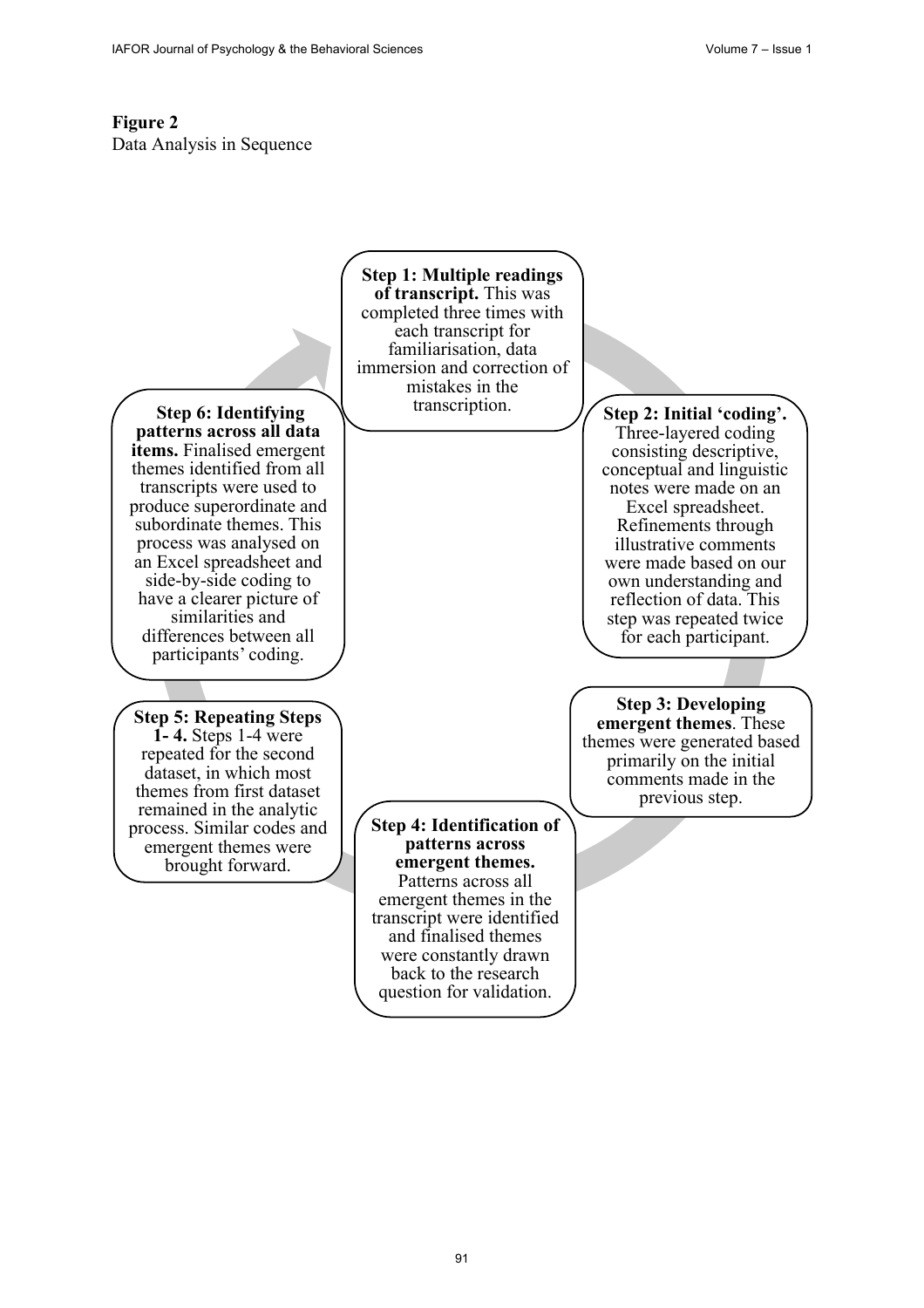### **Findings**

The analysis of the data revealed a detailed exploratary superordinate and subordinate themes related to PAC in young adulthood. The themes were: (1) unfolding the child-parent dyad, character bulding and affirmation of value systems, (3) sustaining caregiving continuity, and time reframed; of which themes (1) and (3) had two subordinate themes respectively. An illustration of the organised themes is seen in Figure 3 below.

## **Figure 3**

*Superordinate and Subordinate Themes Developed from IPA Transcript*



# **Unfolding the Child-Parent Dyad**

The most salient theme from all four interviews was focused on the relationship transaction between the caregiver and their parent. Nuance in experience is reflected in the two subordinate themes, describing the varied lived experiences across the participants.

### **Responsibility as a Value System**

Lisa, Berklee and Jackson had taken up their role as young adult caregivers due to familial circumstantial reasons and thus, not allowing them to prepare themselves mentally or physically before taking up the role.

*"[…] belonged to familial circumstances because my father was working most of the time, my brother was in another school... So, he barely had the time to come home and look after my mum. I was the only one available to take care of my mother so there was no choice." (Lisa)*

*"My dad will never request that (caregiving). My mum was getting tired. So, she was balancing her job and taking care of my dad. My younger brother was in national service, older brother was committed to his job. So, I was in the most flexible situation – my job requires me to stay home." (Berklee)*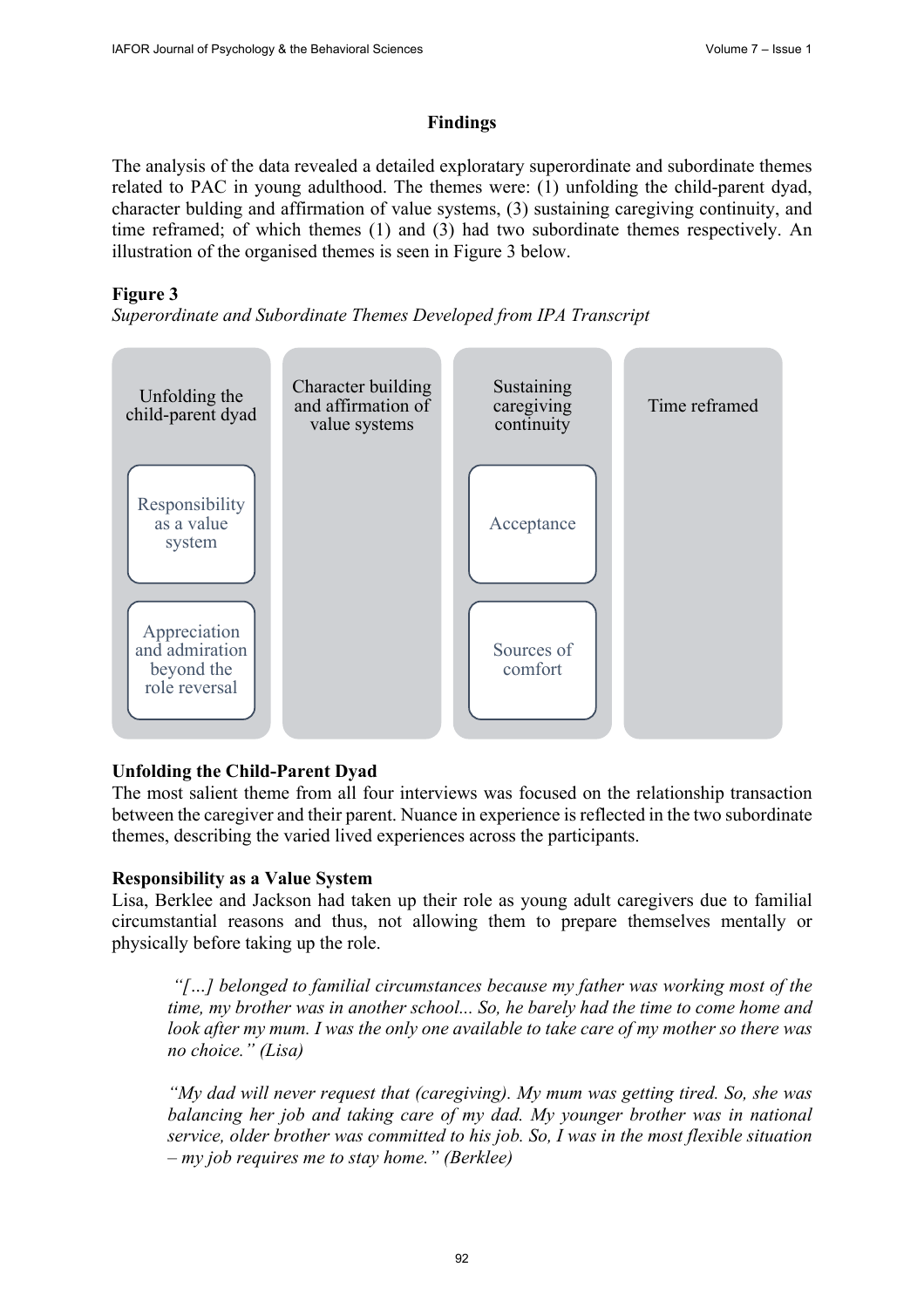*"No one asked me to do it. It is like a responsibility, it (caregiving role) just came along with it." (Jackson)*

Nonetheless, there was the shared perception that although the role was not a choice and was an exhausting undertaking, they were not forced into the role. Despite the discomfort, they had responsibilities to their ill parent, signaling a need to act in accordance with an internal value system. For Lisa, responsibility was highlighted twice in the aspects of a child-parent dyad and a gender specific, mother-daughter dyad due to the nature of her parent's cancer. Lisa felt that caring responsibilities would have caused even more discomfort to the other male family members in the household and she felt compelled towards the role despite her own discomfort.

*"Most of the time it's because it's my mother, because of that – just because she is my mother, I have to do this. Nobody will do it except you because my father was working – he had to provide for us when my mum was on a break, my brother forever disappearing – he was still studying." (Lisa on the child-parent dyad)*

*"After breast cancer you had surgery, you have to clean the pus and everything… I had no choice but to do it, because I'm female so my brother won't feel comfortable doing it, so I took on the role seeing that…" (Lisa on the mother-daughter dyad)*

For Berklee and Jackson on the other hand, although it was acknowledged that their relationship with their respective parents were not close; they did not feel forced towards their caring role. This was mainly due to the strong grounding for responsibility of a child towards a parent that they held on to as a value system. The gender specific caregiving transaction was present here too; while it was more physical for Lisa, there was a patriarchal reasoning for Berklee when he considered the father-son transaction, whereby he felt there was the expectation of a male child to take on the caring responsibility. Responsibility to Berklee was the centre of his entire caregiving journey; a driving factor, motivation and was gathered as the only reason to his successful fulfilment of the caregiving role:

*"Because it's not an option. It's a responsibility. You can do things to be nice to people, you can be kind to one another, but responsibility is one value that cannot fall, and it was his responsibility to hold up the family and now it's my responsibility to hold up as much as I can." (Berklee)*

#### **Appreciation and Admiration Beyond the Role Reversal**

The second subordinate theme focuses on feeling valued and encouraged by their parent for the caregiving activities carried out and the reinforcement this provided to continue with the course of their caregiving journey. The norm is usually for a parent to care and provide in most aspects, however the role reversal though admitted as uncomfortable; as quoted by Berklee, "*it was acknowledged that it was a role reversal and it was quite awkward, going into it";* was also regarded later as a reason to better understand their parent resulting in greater respect for their parent; as quoted by Lisa, "*[…]cancer, cancer relapse…all of this, so it helped me like gain more respect for her. She's such fighter*."

The following extracts describes the acknowledgement and appreciation three participants felt for their parent. Though Berklee admitted that "*the relationship remains the same",* in the child-parent transaction before and after the caregiving experience, it still provided the comfort needed possibly due to the absence of adaptation efforts required for both child and parent. In contrast, Lisa and Bob understood their mothers better and felt there was an improved child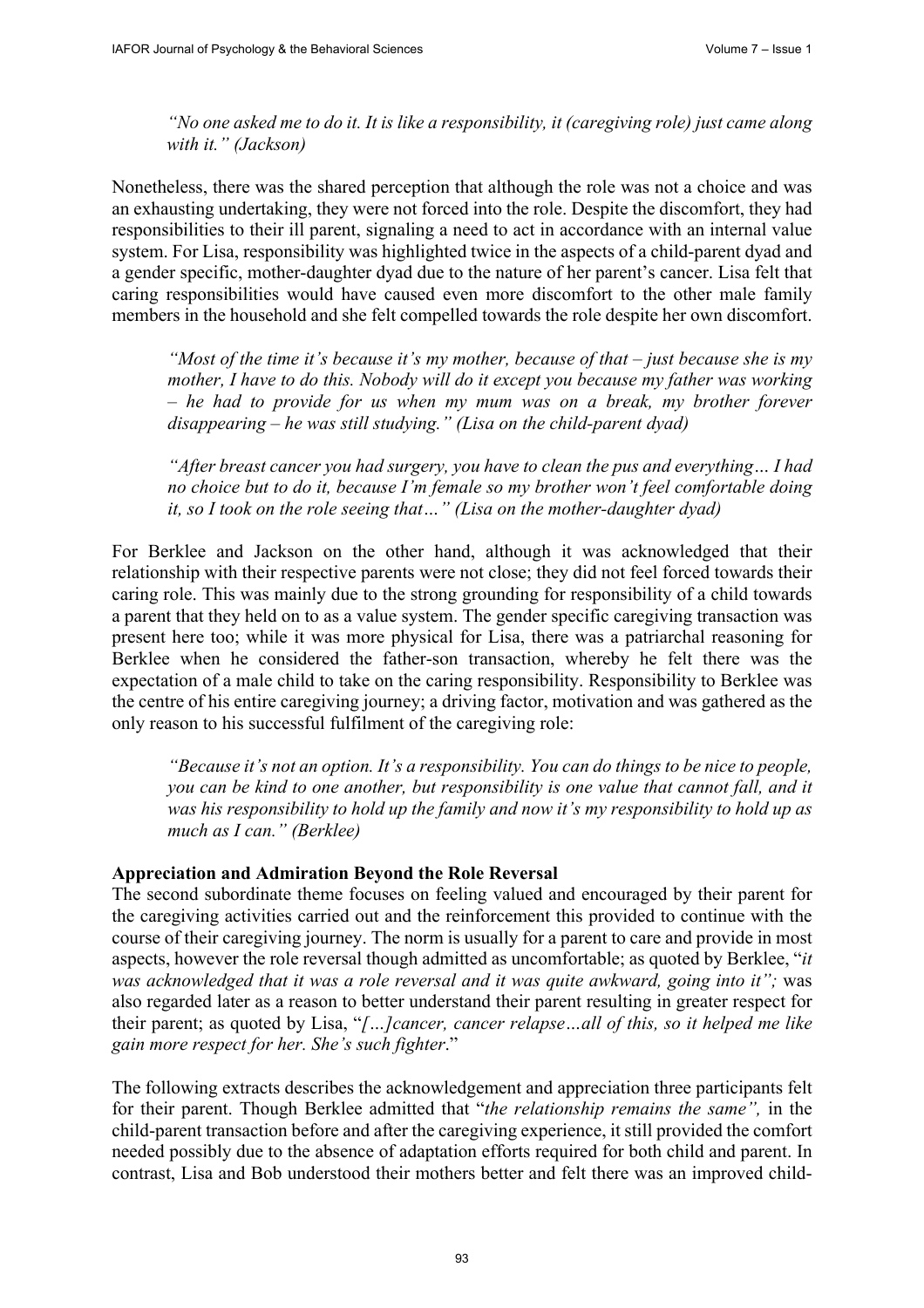parent transaction compared to before the caregiving journey. It was a meaningful period for both these participants as they finally felt they could perform and achieve the expectations of their parent; with Lisa learning new skills and Bob gaining a new sense of maturity.

*"I understood my mum better. She used to scold me a lot, but now realised it's for my own good. I take it better now and my relationship with her has improved. I think she felt appreciative because she knew she couldn't do it herself …. I think she felt really proud of me at that point of time." (Lisa)*

*"I better understand my mother now, it is also because I have the maturity to understand the situation better now." (Bob)*

#### **Character Building and Affirmation of Value Systems**

This theme captures the extent to which their parental caregiving experiences as young adults have provided character growth and, a test and validation of their value systems. For Lisa, the caregiving process is said to have "*helped me to grow a lot*". In comparison, Berklee when asked about personal development, there was a short but profound response of, "*nothing I don't know about myself already*". Jackson as the only child found himself "*to be more organized",* and Bob strongly admits that the reason behind his caregiving *"is not responsibility, it's just my love towards my mother as an eldest son";* with further exploration from the extracts below:

*"I feel more confident after he passed, I was able to organize everything; to make sure all procedures were done smoothly including the responsibility of carrying out a smooth funeral, and I feel I did a good job. I didn't disappoint anyone, I hope." (Jackson; post caregiving)*

*"Naturally wanted to do it. I had a thought if I don't do it who will? If my father took care, will he do a good job? As an eldest son, I felt I should care for my mother. […] emotionally I was drawn to taking up the role. "(Bob)*

*"[…] Self-esteem I used to be, in the past I used to be bullied in school, so my selfesteem was very low […], so helping my mum helped increase it because I felt like I was wanted and needed at that point of time. So that actually helped me find a purpose ..." (Lisa)*

Lisa described an increase in of self-esteem which in return gave her a better communication pathway, "*in a way it helped us communicate better*". Although the caregiving transaction was taxing, it allowed for improvements of communication between Lisa and her parent. Bob with the longest caregiving years wondered if anyone else could care for his mother better; and later felt that *"main purpose was for her to feel good, but in the end, it made me feel better too".* Overall, all participants experienced positive approaches to caregiving in terms of personal growth which aided a comfortable caregiving journey between the young adult and ill parent.

#### **Time Reframed**

Time as a theme was developed as a positive attribute of caregiving for three participants based on individual reasonings and self-reflection. Time, an objective yet abstract term was narrated differently by Lisa, Berklee and Jackson. However, they shared a mutual feeling that wasted time will never return.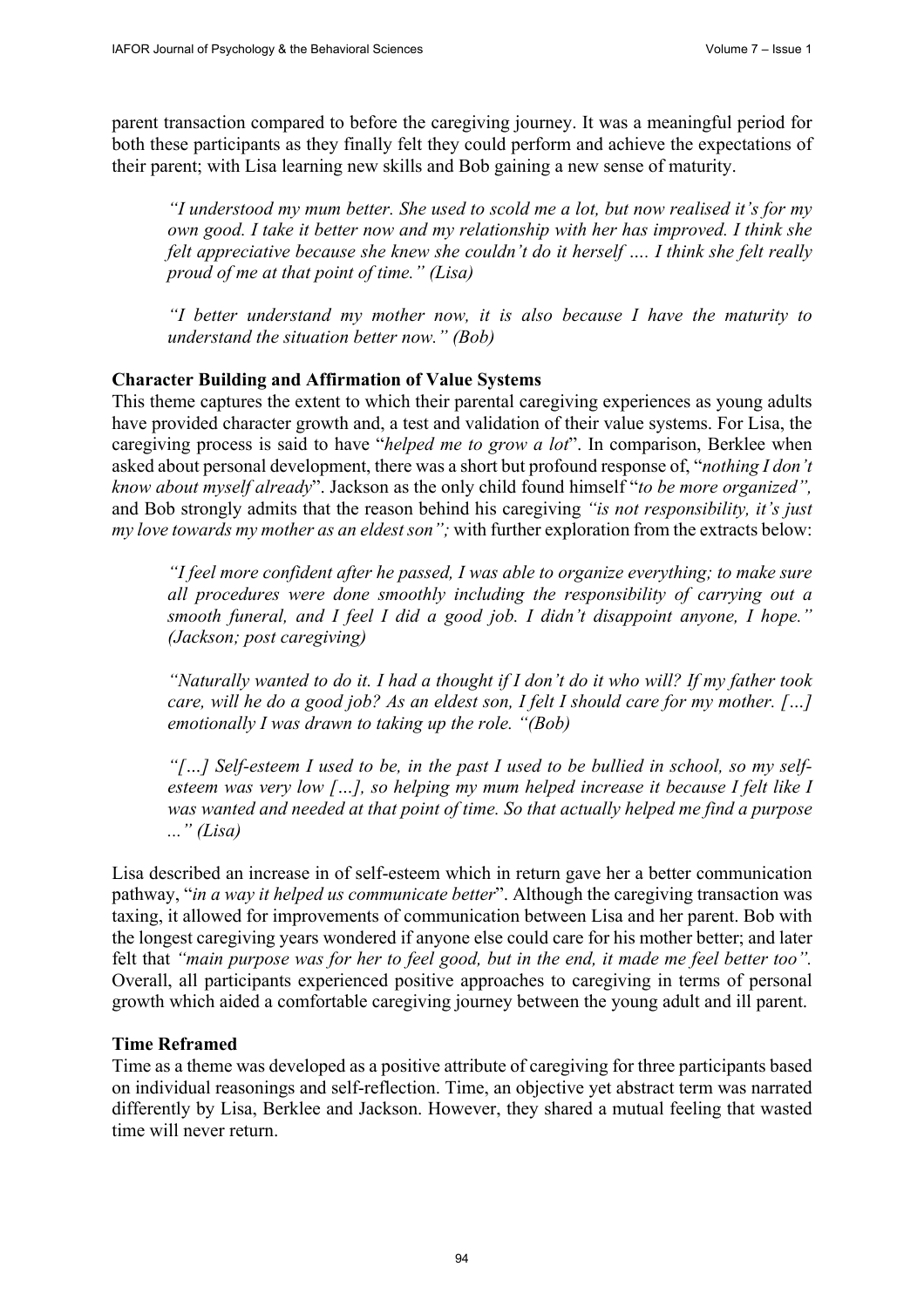*"I did feel better, but it also made me feel like… I was taking life for granted, because here I was surrounded by cancer survivors, but they were so much more optimistic than me. Then there's me wondering what I'm doing with my life… It helped me analyse my life and introspect." (Lisa)*

For Lisa, spending time with her mother through the first and second breast cancer caregiving journey had strong association towards becoming more aware of how she has taken previous chapters of her life very lightly. Lisa reflects upon herself when she meets other cancer survivors on how she would appreciate time better now.

*"Well you don't view time the same way anymore… most people are comfortable working 9-5, but now the idea you're wasting your life away […] becomes even more concrete. Because he was working all the way till the end, and I felt like 'wow that's not how I wanna go'. It's more of a realisation to go after what you want, and I don't want to be part of the rat race. I'm more confident now that if I don't want to be a part of the rat race, I don't have to be a part of it" (Berklee)*

Living the unexceptional career cycle was an exposure that will cost time, in a negative connotation for Berklee. Having observed his father work the typical work cycle up till his cancer death bed was a wakeup call and confirmation that breaking out of the norm was necessary towards having a better perspective and utilization of the limited and mysterious living time we have.

*"Yea, there was more open conversations. We know the time is counting, it's worthless to continue arguing [...]. We just treasured our time and say as many things with honesty […]." (Jackson)*

For Jackson, witnessing time slipping by too quickly in the face of stage 4 liver cancer was a realisation that there was no point in keeping up with the arguments of the past. Experiencing the shortest caregiving period from all other participants, Jackson managed to be *"more expressive"* with his father although there was a said discomfort in the father-son relationship before, *"treasured time with family"*, and lastly admitted an increased *"quality of relationship".*

The test of time at the expense of parental cancer provided a space for these participants to reflect how time was viewed differently in the past, and when passage of time becomes more salient; the need to embrace and make sure it is spent with great quality became a priority.

# **Sustaining Caregiving Continuity**

This theme was established across all participants' data and provided understanding towards how they sustained their caregiving journeys whether it was thru achieving and maintaining quality of life and death for both the ill parent and in the coming times, for themselves or through their social supports. The parental caregiving experience was a reality checker and gave the opportunity for future conceptualization through self-reflection.

### **Acceptance**

Berklee's excerpts below encompasses his caregiving journey with his father towards his death bed and later, made him accept that there are occurrences in the present which cannot be fixed. He hopes that the mentality to fix illness at the expense of life quality should be changed in the aim of providing quality of death to his ill parent. There was a sense of pressure for Berklee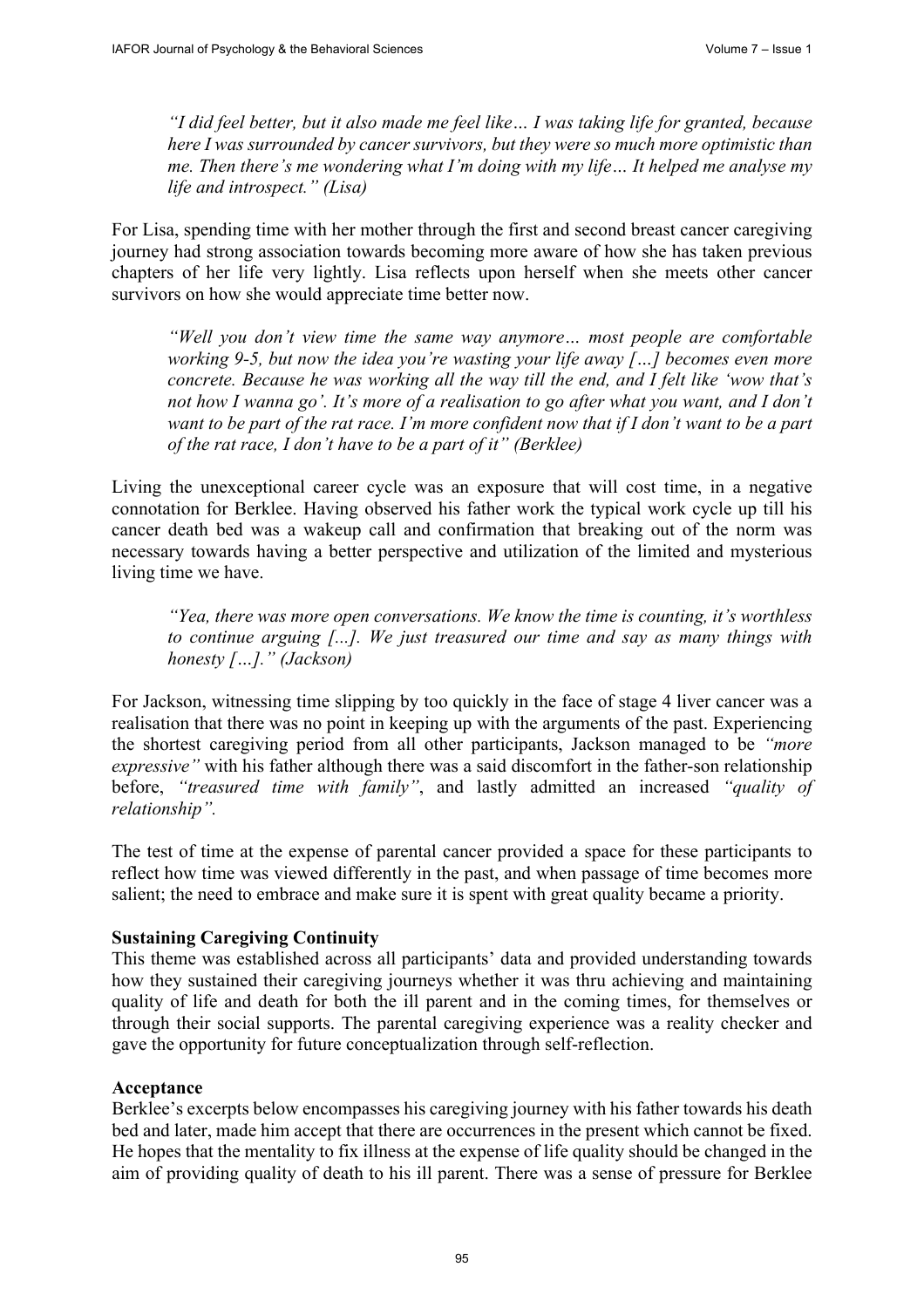and the hope his family members would understand his urge for a better experience of death for his father in accordance with his wishes. Being in his early twenties, Berklee projected strength and emotional empowerment to come to terms of not only the illness itself, but similarly to provide the last rights hoped for by his parent.

*"It just shifted my mind set a bit more, that we shouldn't fix everything. When he was going through the end phases, they always ask, 'if you want to keep him alive…' and I realise there was a lack of focus on dying peacefully, […] feel like we should have focused on the time left, better. He got it at the end of day. After a while everyone realise 'okay it's time' […]. I guess everyone wanted to hold on at first. I felt we should make it a wonderful process as far as possible, let his passing be exactly how he wants it to be. Let's not worry about 'go for this surgery, try that medicine…' It reached a point where I wanna know that I'll be able to die peacefully as well… and not let my family have a say in the future while they try to keep me alive […]" (Berklee)*

*"That dying is not a bad thing. You get comfortable with the idea of death in general I guess. You don't fear it as much because […] kinda know how you would prefer to go. […]." (Berklee)* 

Lisa on the other hand had an entirely different experience to Berklee as she saw her mother survive through two diagnosis of breast cancer and later, double mastectomy. Therefore, her comprehension of death is about realising the possibility of it happening to anyone is extremely vivid through cancer, and often without any warning signs. Hence, emphasising the caregiving process forced her to face reality and, the journey *helps me to grow a lot*; which in return allowed her to focus more on aspects of life quality in her mother and for herself after surviving the cancer journey.

*"Before being a caregiver, I think I took everything very lightly...like I thought death will not occur to the people around me. Then having my mum being diagnosed, seeing the process of her getting her breast cut off one by one, she cut off both." (Lisa)*

For Bob, making sure his mother does not engage in unhealthy rumination was his point of acceptance, due to its consequences towards her illness. Although this has been a long-term caregiving journey for Bob; accepting and reminding his mother to strive for quality of life instead of ruminating matters that are out of physical control was a continuous effort – for the long-term betterment of his mother.

*"I observe her changes. I try to divert her mind by talking to her about other things. I just don't want her to overthink, as it makes things worse for her illness." (Bob)*

*"When she worries, I tell her as a human we are all going to die, but we don't know when and that is the suspense. We just spend the time we have; we only have one life." (Bob)*

Jackson's experience with caring for his father came with understanding for the first time what transpires in the journey towards accepting ones' illness; a two-way journey for both parent and he as a caregiver. Besides that, there was a sense of calmness in the air for Jackson whose father engaged in religious beliefs towards achieving acceptance and oneness with the course of death peacefully. This, provided a secondary transference of acceptance for Jackson as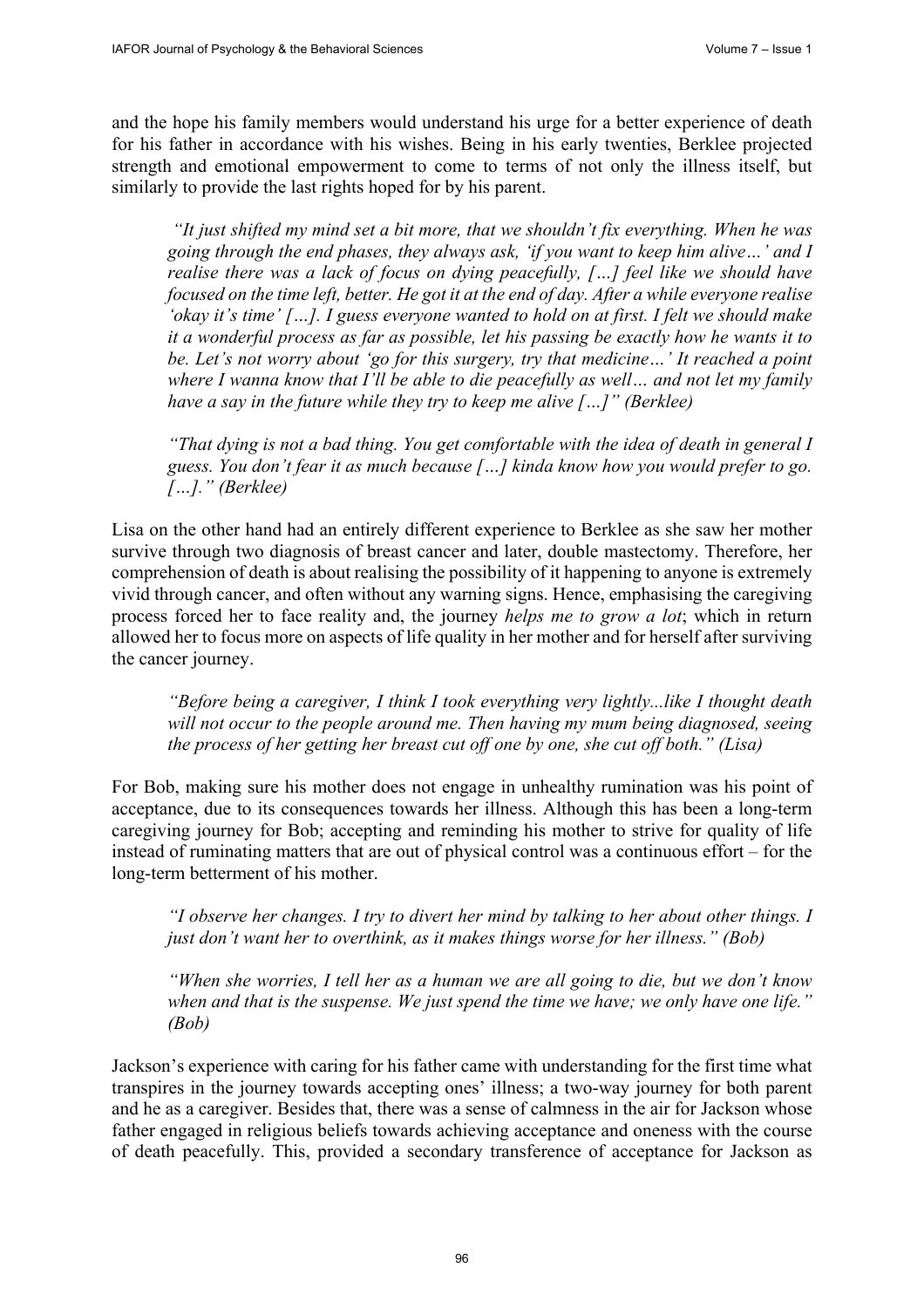witnessing his father at peace with reality, allowed him to also be one with the course of illness and later, death.

*"It's really an important experience for me. I understood what goes through the stages of accepting the illness […], it was valuable." (Jackson)* 

*"Through the journey it (religion) was helpful for my father as it allowed him to be at peace about his death. I'm not that spiritual or religious. To have something to belief and help you get over these tough times; […] I am thankful for this. Because he was at peace about his course of death, I was in a better place … "(Jackson)* 

There were different associations to acceptance; Berklee and Jackson emphasized the hope for quality of death while, Lisa and Bob hoped for improvement on quality of life. Berklee's comprehension of quality of death meant ending pain for his parent, perhaps from the adversity of the cancer treatment and similarly placing significance concerning his parent's hope to end the continuity of treatment. Lisa, on the other end saw her mother survived through the cancer journey twice and therefore emphasizes quality of life more as she hopes of making sure her mother lives a healthier and happier life moving forward. When comparing Jackson and Bob ; the shortest and longest caregiving period respectively, Jackson took solace in the fact that his father was first able to accept the cancer diagnosis and therefore he too was able to achieve acceptance to focus on a better caregiving journey; while Bob made sure that the uncertainty of life does not come in between living life to the fullest, even in the adversity of an illness because it was not worth the deterioration negative thoughts would contribute.

#### **Sources of comfort**

Comfort and support came from two main sources: religion for one participant and social network for three other participants. Religion was based on one participant's lived experience, but it was acknowledged to be a strong positive attribute that could be recognized further. Berklee's quotes below narrates a selfless and compassionate engagement towards his religious practice differing from before the caregiving journey began. While his *attitude towards religion never changed*; religion was an *outlet*, in wanting his parent's *pain to end, and the ability to rest once and for all.*

*"You tend to pray for him a bit more. But I don't pray for him to be alive longer, I just prayed for what's best. And in theory god knows what's best for him I guess, then again… supernatural entities… he is supposed to know everything. That's the sole thing you can do, I was in capacity to ask for him to be provided what god believes he deserves I guess." (Berklee)*

*"Religion became a bit more present in my life, but it wasn't significant to me, okay maybe it comforts me knowing that technically speaking he is being taken care of, so it was more of a relieve factor I guess." (Berklee)*

Religion for Berklee was positively perceived as a relief factor towards himself and in his perception, also an indirect relieve factor for his parent. Resorting to prayers brought a sense of calmness and a safe, reliable space to express himself. Helpless in his position considering the circumstances, turning to religion felt like the *sole thing you can do*. Berklee felt his engagement towards religion also allowed him to be at ease with the view that there is a superior entity who may understand the circumstances better, possibly also taking care of his parent.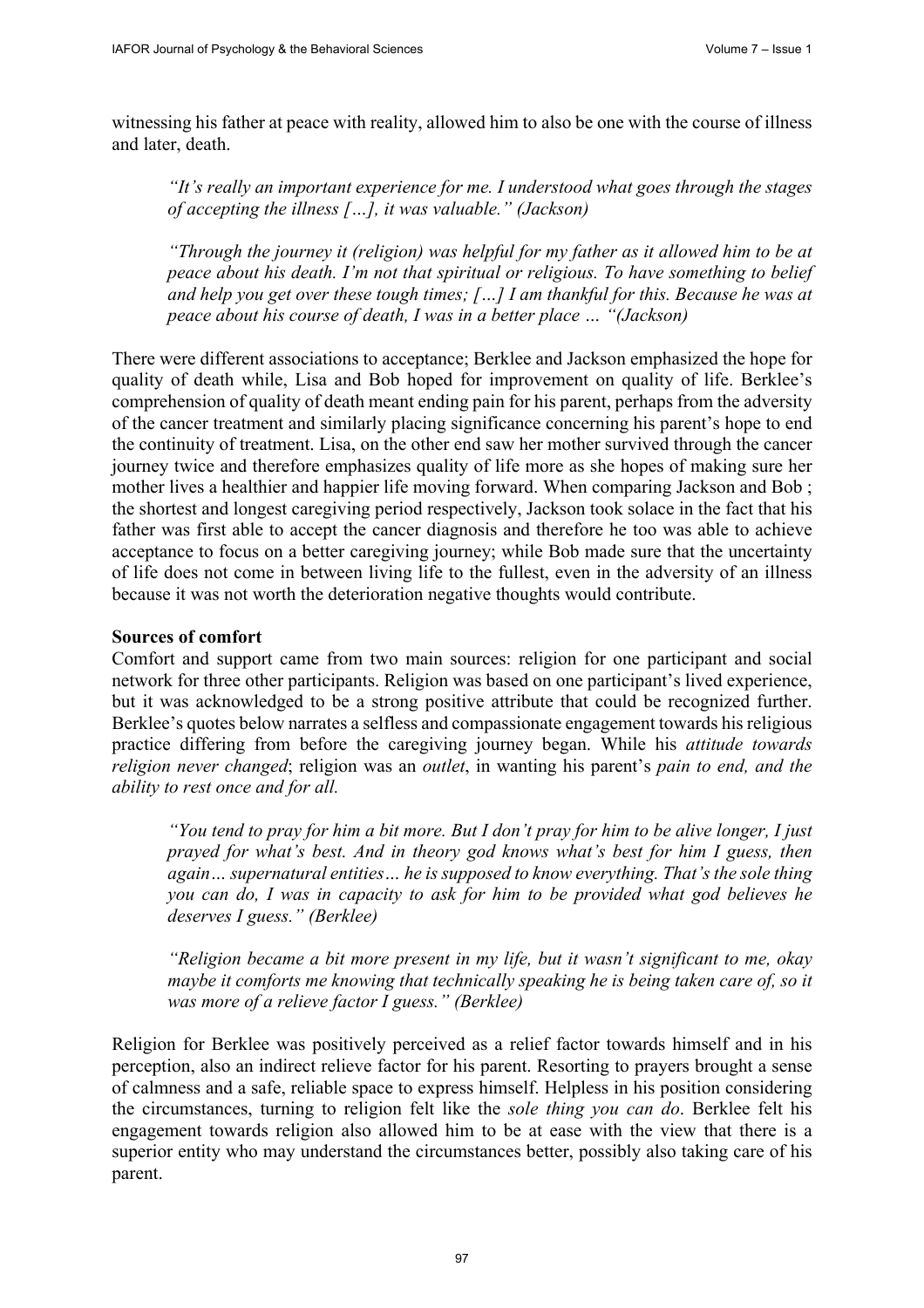In addition, some took comfort in their social support. A strong support system made the caregiving journey more meaningful. Participants provided contrasting accounts of their understanding of their support system with two participants not discussing social support at all, while for another two it was a solid component of their positive caregiving journey.

*"It's not a war for my family alone. There was a lot of friends around us so wasn't alone, though some were annoying. "(Jackson)*

*"I have a great group of friends. Even when I'm not around they will come visit my mother. I would just give them a call and they would go over to see my mum, and sometimes they even go over when I have not said anything." (Bob)*

Jackson highlights that the presence of a strong support system made navigating the long parental cancer journey feel less of a solo effort, despite some elements of negative social presence. Similarly, Bob admits having been *"very lucky"* when it comes to the reliability of his social support system, that has been of great help when initiated, also when he would receive help voluntary without him having to request.

#### **Discussion**

Our aim for this article was to gain rich, in-depth exploration towards the lived experiences of PAC in young adults towards parental cancer. Four main themes and four subthemes were produced from this study. The development of these aspects in-line with expected experiences that would have been shared by other types of caregivers, saw participants sharing both their positive and negative experiences. The current study chose to fill the gaps of exploring the understudied young adult care provider population and its association towards parental cancer. Both gaps are discussed below in relation to the present findings of this article which contributes towards a new light of caregiving comprehension. The following discussion should be carefully considered as they were analyzed within a very small sample population that while it produced vital life-changing experiences, it did not fulfill the minimum six for an IPA study as suggested by Smith, Flowers and Larkin (2009).

The parent-child dyad largely surfaced in understanding the roles in reverse, focusing more on the young adult child towards their parent. Caregiving was a responsibility towards their parent and similarly, appreciation and admiration of their parent and themselves despite the role reversal. Finch and Gibson (2009) identified vulnerability of the caregiver as one of six dimensions in teenage caregivers' perceptions of parental cancer diagnosis. Our study also highlighted vulnerability in young adults through the perception of change in family dynamics and adaptations in family roles. However, we found the role reversal was perceived positively through the value system of responsibility across all participants. The expectation to take care of family members conforms to social norms (Lee, Netzer & Coward, 1994), and therefore slipping into the caregiver role could have been perceived as the most natural action to do by these young adults.

The variation in experience for the participants within our study is both consistent and inconsistent with Levesque and Mayberry (2012)'s growth study, as most participants in this study managed an improved relationship with their ill parent, but one did not see a difference in their parent-child relationship. However interestingly for the latter, the nature of relationship shared before the caregiving transaction may have influenced the different caregiving experience with quality of relationship before the caregiving journey is shown to affect the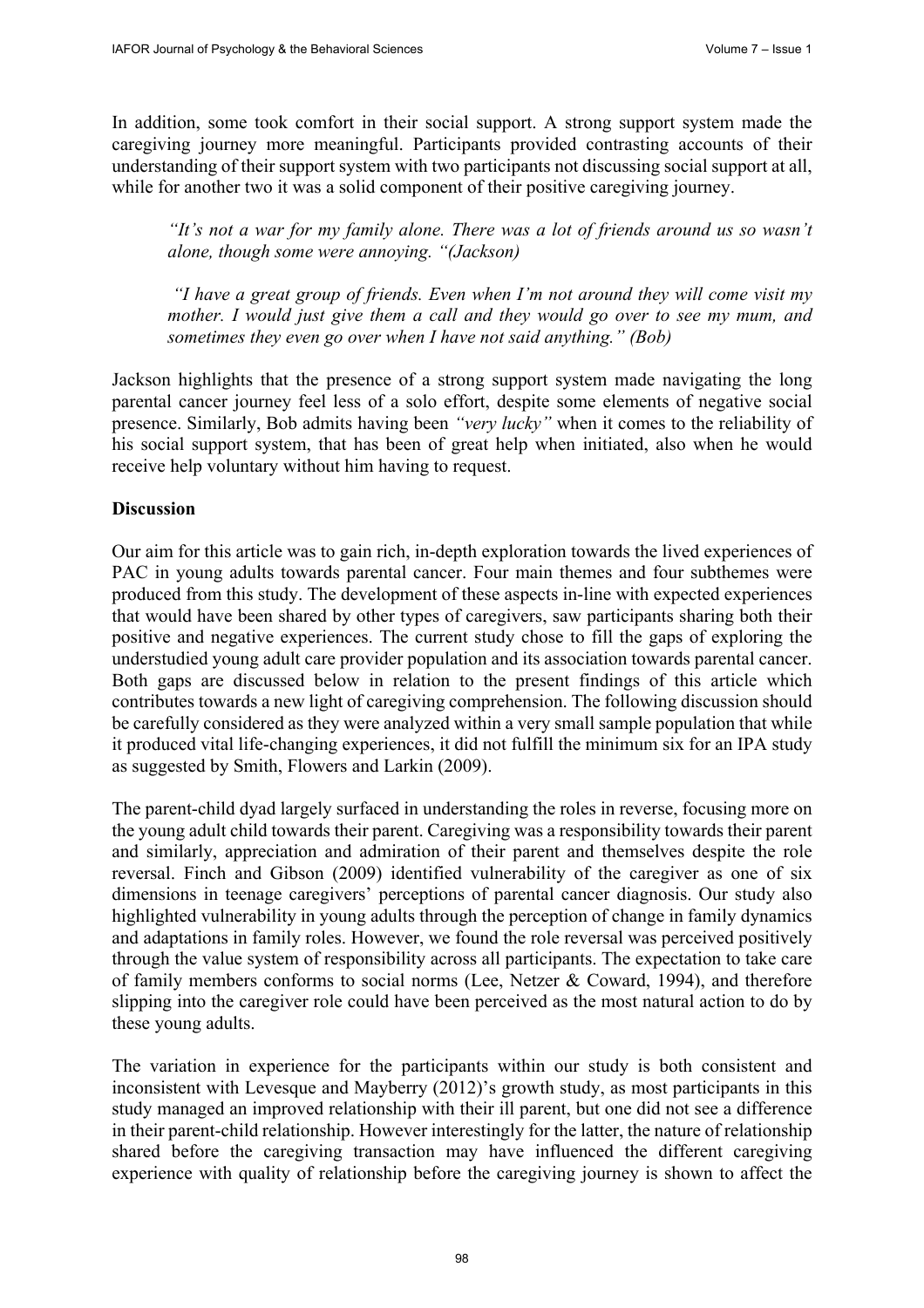overall caregiving satisfaction (Lyonette & Yardley, 2003). With mixed findings, a larger sample study is essential to identify underlying factors which could explain relationship characteristics and its effect on caregiving experiences. Among spousal and adult caregivers, males were more likely than females to have positive caregiving experiences due to the prevalent social norm that men are not typically expected to participate in caregiving activities in comparison to women (Lin, Fee & Hsueh-Sheng, 2012). The young men and women in our study discussed noteworthy positive experiences from the caregiving itself although gendered experiences were not explored in specific within this study therefore supporting the need for further exploration.

A mutual theme across all participants described was the acceptance of their parent for who they are and admiration for their endurance. Along the lines of child-parent dyad, disclosure, or communication pertaining to the illness, caregiving experience was seen in even representation for this data set. While communication pertaining to daily caregiving duties were normal, reciprocal communication such as expressing their emotions and thoughts were common only for two participants: the longest and shortest caregiving period respectively. Even though this was not presented as a negative experience for the current sample, the enhancement of positive reciprocal influences could potentially improve both caregiver and recipient's self-efficacy and assist in the adjustment to the role better (Li & Loke, 2014). Engagement with social support was highly influenced by expression adjustment based on the response received (Nolen-Hoeksema & Davis, 1999), which could be explained by emotional distress experienced by some participants in a more recent caregiving study when watching a family member suffering (Anderson & White, 2018).

Similarly, consistent with previous literature although some were not studied in the young adult population, character building and affirmation of value systems were mutually present for all individuals. In achieving a sense of accomplishment on the part of the caregiver and providing a caregiving transaction of quality, self-efficacy has a role to play (Carbonneau, Caron & Desrosiers, 2010). Although one participant within our study mentioned stepping into the role with low self-esteem, they fortunately still had high self-efficacy to fulfill their duties and with progression of time. Self-acceptance and validation of value systems were shared across participants and has been noted to be one of the predictors for positive psychological wellbeing in caregivers (Kramer, 1997; Anderson & White, 2018). Overall, intrinsic character traits such as increased level of patience, maturity and examples discussed above were growth that were present in current literature available which also studied a young adult sample, however ranging up to the ages of 40 (Pope, Baldwin & Lee, 2018).

The three elements that were present in cancer caregivers but were however unable to fit into the CFPAC framework for dementia caregivers; hope, religious coping and social support were present in this small sample through a unique narrative. Hope was manifested through acceptance as a subtheme towards quality of life and death. Two participants hoped that their family would understand that not everything can be fixed with illnesses and for another two, they hoped for the ability to regain life post-cancer. It is interesting to note these positive evaluations of life and death, as cancer is understood to be a unique stressor with high potential for deterioration of quality of life and/ or death (Putterman & Cadell, 2008). On the contrary, religious coping though only present in one participant brought the selfless trait of focusing prayer for their ill parent and not on themselves who were also in distress. It was an outlet of expression towards ending the cancer pain and allowing their ill parent to be at ease. Another participant experienced a secondary transference of religion with his ill parent, utilizing religion to accept the course of illness because their parent was religious, and this gave their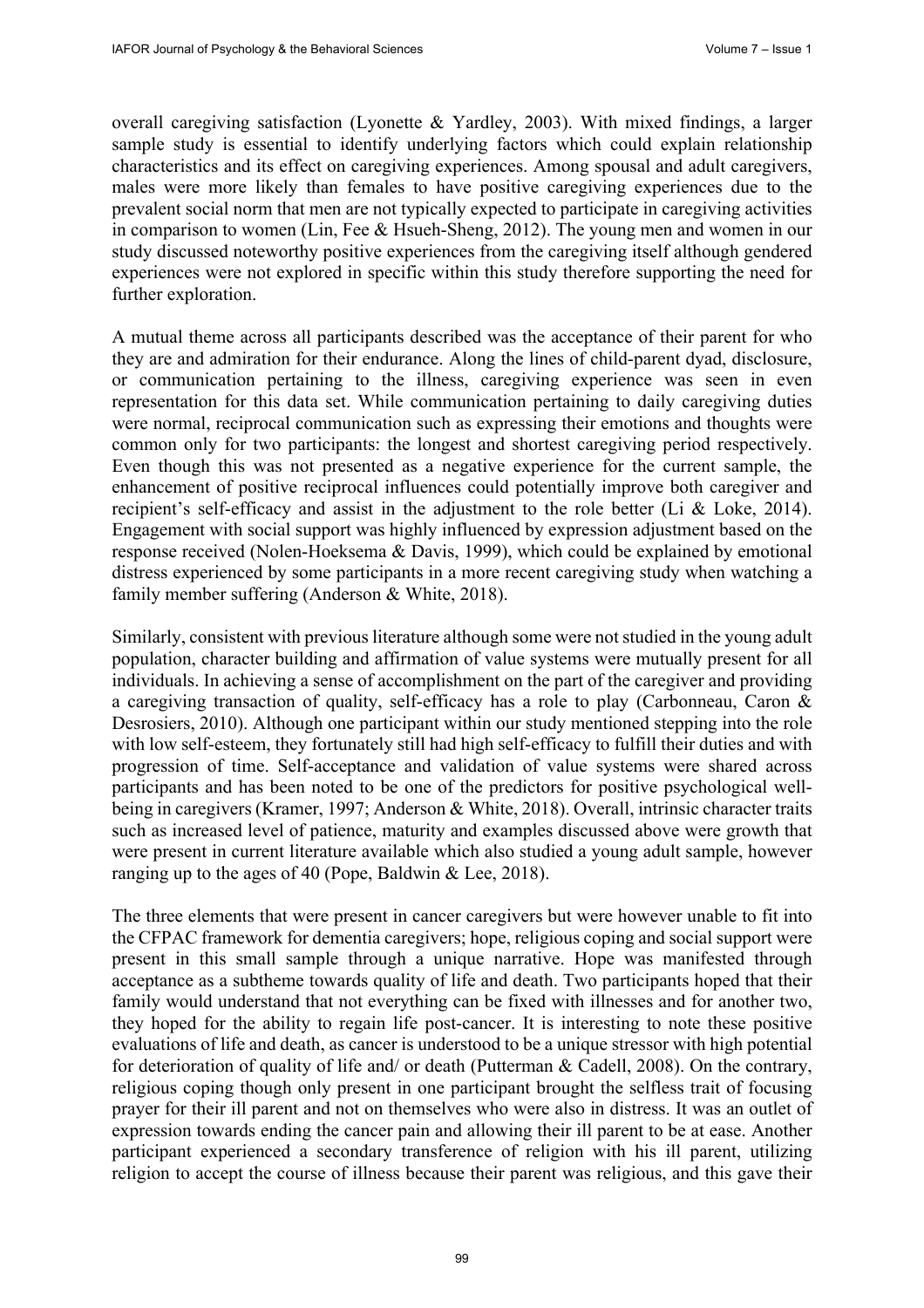parent comfort. Themes of hope and spirituality were consistent with literatures targeting benefit finding in the cancer caregiver population although done in varied care provision population (Putterman & Cadell, 2008, Kim, Schulz & Carver, 2007). Religious and spiritual coping yielded mixed findings in our small sample study which encourages for further exploration.

Lastly, with social support, the young adult population seemed to have experienced a divided sense of connectedness with outlets around them. In the context of this study, there were friends in specific that were termed as "disappointing" and, surprisingly have also shared the hesitant in partaking or confiding in their friends through the caregiving journey. It was argued that most healthcare settings' focus is commonly on the care recipient and therefore, one would expect young carers to seek support from their close network; friends and family (Pakenham, Chiu, Bursnall & Cannon, 2007). On the contrary, the two participants with the longest and shortest caregiving period respectively experienced a very positive experience with their social support – even to the extent of not requiring them to be physically present to benefit from said social support; supported by Kim et al. (2007) who found carers with more support from their social circle experienced higher perceived caregiving benefits. Our study saw two extremes of the role of social support and it is noteworthy for further exploration within a broad range of young adult population. It was however consistent in the light of this article that some participants could not seek as much support from their peers, suggesting an additional stressor to their caregiving journey. Some caregivers felt none of their peers would have been able to comprehend the circumstances, thus choosing not to seek support from their exterior circle. Filtering of social support was shared in this study and therefore caregiving benefits can be seen in a different light. Social support provides a positive resource for spousal caregivers and individuals in the older population (Chen & Greenberg, 2004), but the partial absence in this study could potentially be due to the limited exposure by young adults to such adverse circumstances observed around them.

#### **Limitations and Recommendations**

To our best knowledge, this study represents the first to explore young adults within the realm of caregiving towards parental cancer. However, the greatest limitation of this study was in its inability to recruit a larger sample, which yielded important results that are therefore nonconclusive but could be used for further exploration and replication with stronger sample size and interview methods. Similarly, to understand gendered experiences better, it is advisable to achieve a balanced recruitment ratio between men and women caregivers as this study did not achieve such balance. Besides all that has been discussed above, future studies could focus on the influence of death and bereavement towards the conceptualization of positive aspects of caregiving (PAC) in young adults as the current study found unique understandings between duration of bereavement towards PAC, and varied perspectives of PAC for young adults that have experienced the passing of their parent and those that are in long term cancer caregiving.

The current study contributes towards the practical development of support currently available for young adult carers towards their parent in a similar way that highlights accessible outlets for spousal carers. Inability to seek support from external social circle due to perceived shared universality of experience could suggest that proposing young adult caregiver support groups in medical or social work settings could be beneficial. While death and bereavement were shared through a unique positive lens in our study, it adds towards accepting and fulfilling the patient's journey to the end of pain and achieving quality of death. Although the debated Liverpool Care Pathway was phased out in 2014, it is possible to still execute such end of life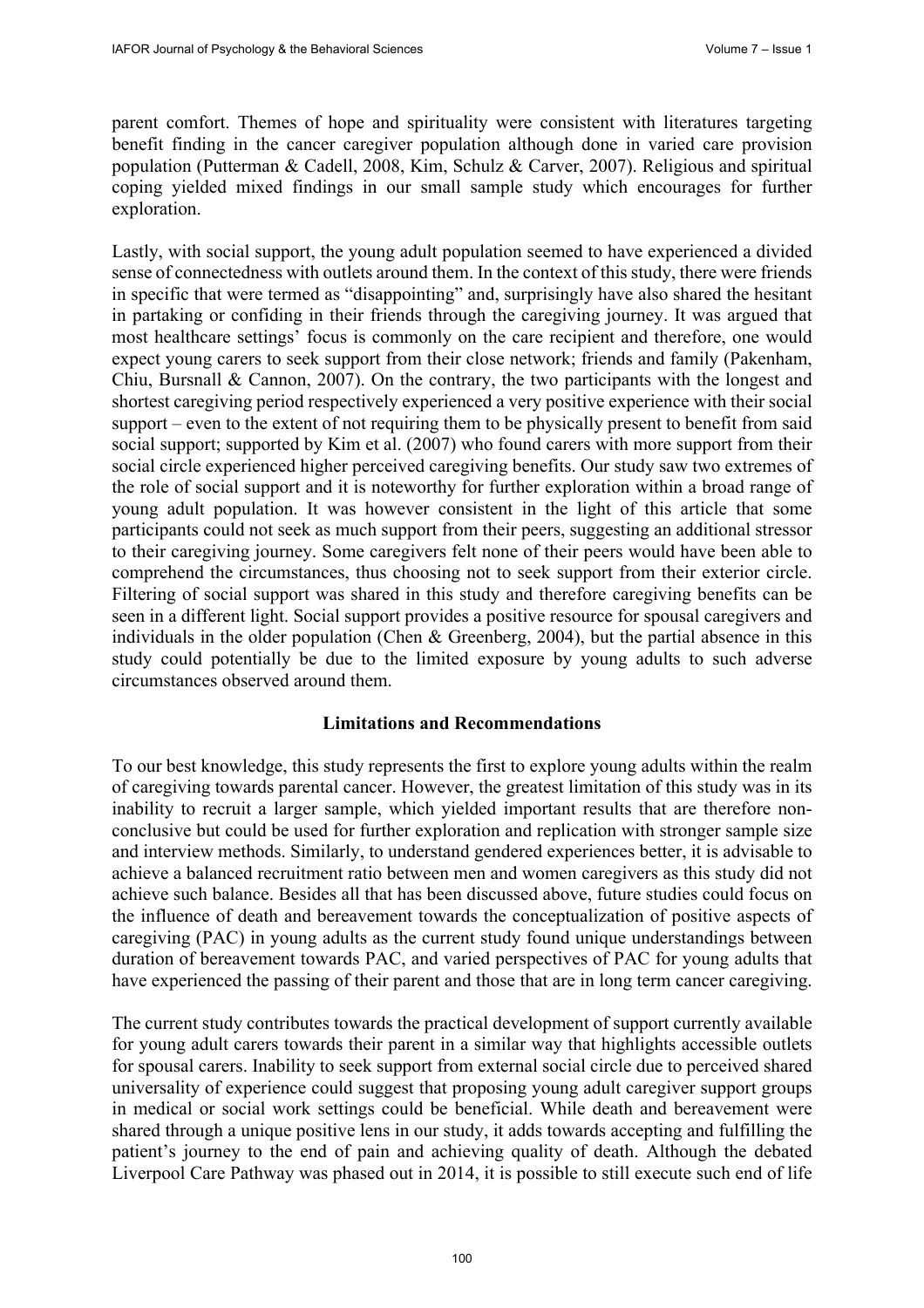care pathways respectfully by placing consent and ethical collaborative effort from all healthcare professionals. Lastly, as the current PAC review was only done with spousal caregivers checking suitability with the Dementia CFPAC; this study could be replicated in wider and larger young adult population to understand further specificity within the demographics and soon, conceptualize a PAC framework that would best fit cancer carers.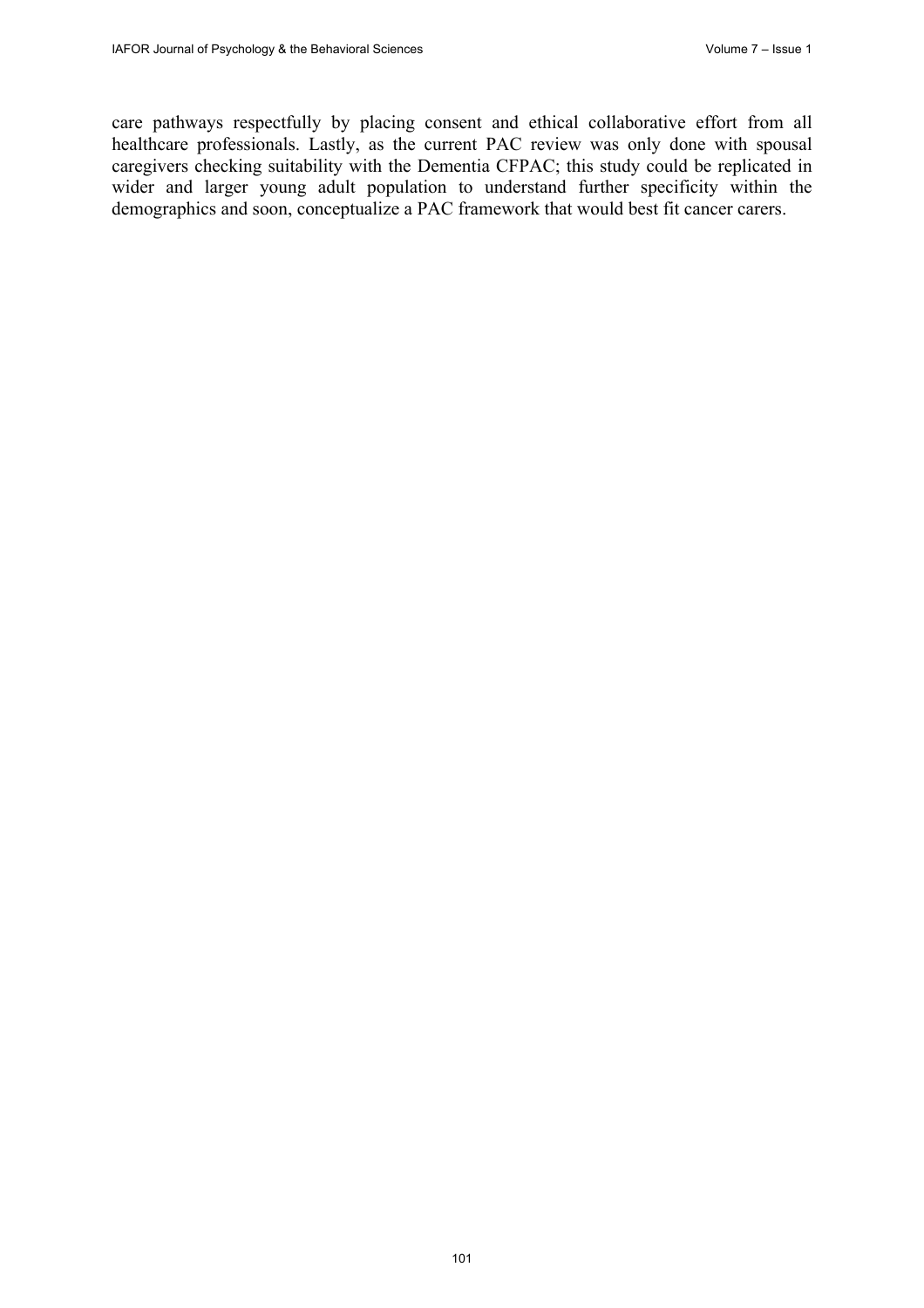### **References**

- Carers Trust. (2015). *About Young Adult Carers.* available from <https://carers.org/about> us/about-young-adult carers? gclid=CjwKCAiAhMLSBRBJEiwAlFrsTk1sJ24PpBHILGeFsAoYllyJjGbSAq\_ kDHquls4UFedqIUx2VinthoCrNMQAvD\_BwE
- Anderson, E. & White, K., 2018. It has changed my life: An exploration of caregiver Experiences in Serious Illness. *American Journal of Hospice and Palliative Medicine®*, *35*(2), 266–274. <https://doi.org/10.1177/1049909117701895>
- Boerner, K., Schulz, R. & Horowitz, A. (2004). Positive aspects of caregiving and adaptation to bereavement. *Psychology and Aging, 19*(4), 668–675. <https://doi.org/10.1037/0882-7974.19.4.668>
- Carbonneau, H., Caron, C. & Desrosiers, J. (2010). Development of a conceptual framework of positive aspects of caregiving in dementia. *Dementia 9*(3), 327–353. <https://doi.org/10.1177/1471301210375316>
- Chen, F.& Greenberg, J. (2004). A positive aspect of caregiving: the influence of social support on caregiving gains for family members of relatives with schizophrenia. *Community Mental Health Journal, 40*(5), 423–435. <https://doi.org/10.1023/B:COMH.0000040656.89143.82>
- Clayton, J., Butow, P., Arnold, R. & Tattersall, M. (2005). Fostering coping and nurturing & hope when discussing the future with terminally ill cancer patients and their caregivers. *Cancer,103*(9), 1965–1975. <https://doi.org/10.1002/cncr.21011>
- Finch, A. & Gibson, F. (2009). How do young people find out about their parent's cancer diagnosis: a phenomenological study. *European Journal of Oncology Nursing, 13*(3), 213–222. <https://doi.org/10.1016/j.ejon.2009.03.010>
- Folkman, S. (1997). Positive psychological states and coping with severe stress. *Social Science & Medicine*, *45*(8), 1207–1221 [https://doi.org/10.1016/s0277-9536\(97](https://doi.org/10.1016/s0277-9536))00040-3
- Folkman, S. (2007). The case for positive emotions in the stress process. *Anxiety, Stress, & Coping*, *21*(1), 3\_14.<https://doi.org/10.1080/10615800701740457>
- Gates, M., & Lackey, N. (1998). Youngsters Caring for Adults with Cancer. *Image: The Journal of Nursing Scholarship*, *30*(1), 11–15 [https://doi.org/10.1111/j.1547-5069. 19](https://doi.org/10.1111/j.1547-5069)98.tb01229.x
- Gaugler, J., Mittelman, M., Hepburn, K., & Newcomer, R. (2010). Clinically significant changes in burden and depression among dementia caregivers following nursing home admission. *BMC Medicine*, *8*(1).<https://doi.org/10.1186/1741-7015-8-85>
- Gazendam-Donofrio, S., Hoekstra, H., van der Graaf, W., van de Wiel, H., Visser, A., Huizinga, G., & Hoekstra-Weebers, J. (2007). Family functioning and adolescents' emotional and behavioral problems: when a parent has cancer. *Annals of Oncology*, *18*(12), 1951–1956. <https://doi.org/10.1093/annonc/mdm373>
- Hagedoorn, M., Sanderman, R., Bolks, H., Tuinstra, J. & Coyne, J. (2008). Distress in couples coping with cancer: a meta-analysis and critical review of role and gender effects. *Psychological Bulletin,* 134(1), 1–30. <https://doi.org/10.1037/0033-2909.134.1.1>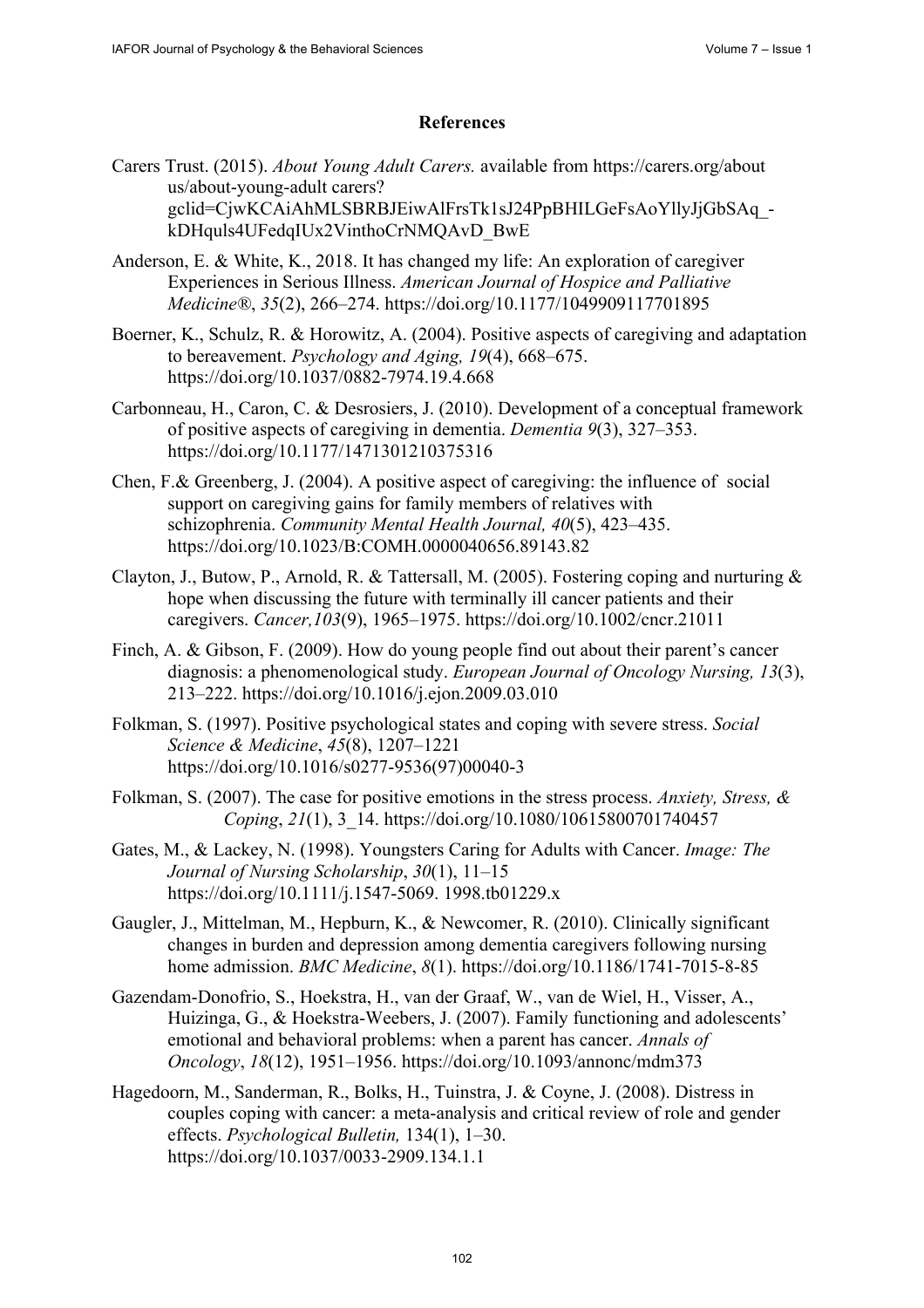- Holtslander, L., & Duggleby, W. (2009). The hope experience of older bereaved women who cared for a spouse with terminal cancer. *Qualitative Health Research*, *19*(3), 388–400. <https://doi.org/10.1177/1049732308329682>
- Hooyman, N., & Kiyak, H. (2005). *Social gerontology: A multidisciplinary perspective* (7th ed.). Boston: Pearson Education Inc.
- Houldin, A. (2007). A qualitative study of caregivers' experiences with newly diagnosed advanced colorectal cancer. *Oncology Nursing Forum*, *34*(2), 323–330. [https://doi.org/10.1188/07.onf.323-330.](https://doi.org/10.1188/07.onf.323-330)
- Kate, N., Grover, S., Kulhara, P., & Nehra, R. (2013). Relationship of caregiver burden with coping strategies, social support, psychological morbidity, and quality of life in the caregivers of schizophrenia. *Asian Journal of Psychiatry* 6(5), 380–388.
- Kim, Y., Kashy, D., Wellisch, D., Spillers, R., Kaw, C., & Smith, T. (2008). Quality of couples dealing with cancer: Dyadic and individual adjustment among breast and prostate cancer survivors and their spousal caregivers. *Annals of Behavioral Medicine* 35(2), 230–238.
- Kim, Y., Schulz, R., & Carver, C. (2007). Benefit finding in the cancer caregiving experience. *Psychosomatic Medicine*, *69*(3), 283–291. <https://doi.org/> 10.1097/psy.0b013e3180417cf4
- Kramer, B. (1997). Gain in the caregiving experience: Where are we? What next? *The Gerontologist*, *37*(2), 218–232. <https://doi.org/10.1093/geront/37.2.218>
- Lawton, M., Moss, M., Kleban, M., Glicksman, A., & Rovine, M. (1991). A two-factor model of caregiving appraisal and psychological well-being. *Journal of Gerontology, 46*(4), 181–189. <https://doi.org/10.1093/geronj/46.4.P181>
- Lee, G., Netzer, J., & Coward, R. (1994). Filial responsibility expectations and patterns of intergenerational assistance. *Journal of Marriage and The Family*, *56*(3), 559. <https://doi.org/10.2307/352867>
- Levesque, J., & Maybery, D. (2011). Parental cancer: Catalyst for growth and change. *Qualitative Health Research*, *22*(3), 397–408. <https://doi.org/10.1177/1049732311421617>
- Levine, C., Hunt, G., Halper, D., Hart, A., Lautz, J., & Gould, D. (2005). Young adult caregivers: a first look at an unstudied population. *American Journal of Public Health, 95*(11), 2071–2075. <https://doi.org/10.2105/AJPH.2005.067702>
- Li, C., & Murray, M. (2014). A review of conceptualisation of expressed emotion in caregivers of older adults with dementia. *Journal of Clinical Nursing*, 24(3-4), 332– 343 <https://doi.org/10.1111/jocn.12619>
- Li, Q., & Loke, A. (2014). A literature review on the mutual impact of the spousal caregivercancer patient dyads: 'Communication', 'reciprocal influence', and 'caregiver-patient congruence'. *European Journal of Oncology Nursing*, *18*(1), 58–65. [https://doi.org/10.1016/j.ejon.2013. 09](https://doi.org/10.1016/j.ejon.2013). 003
- Li, Q., & Loke, A. (2013). The positive aspects of caregiving for cancer patients: a critical review of the literature and directions for future research. *Psycho-Oncology*, *22*(11), 2399-2407. <https://doi.org/10.1002/pon.3311>
- Li, Q., Mak, & Loke, A. (2012). Spouses' experience of caregiving for cancer patients: A literature review. *International Nursing Review* 60 (2), 178–187.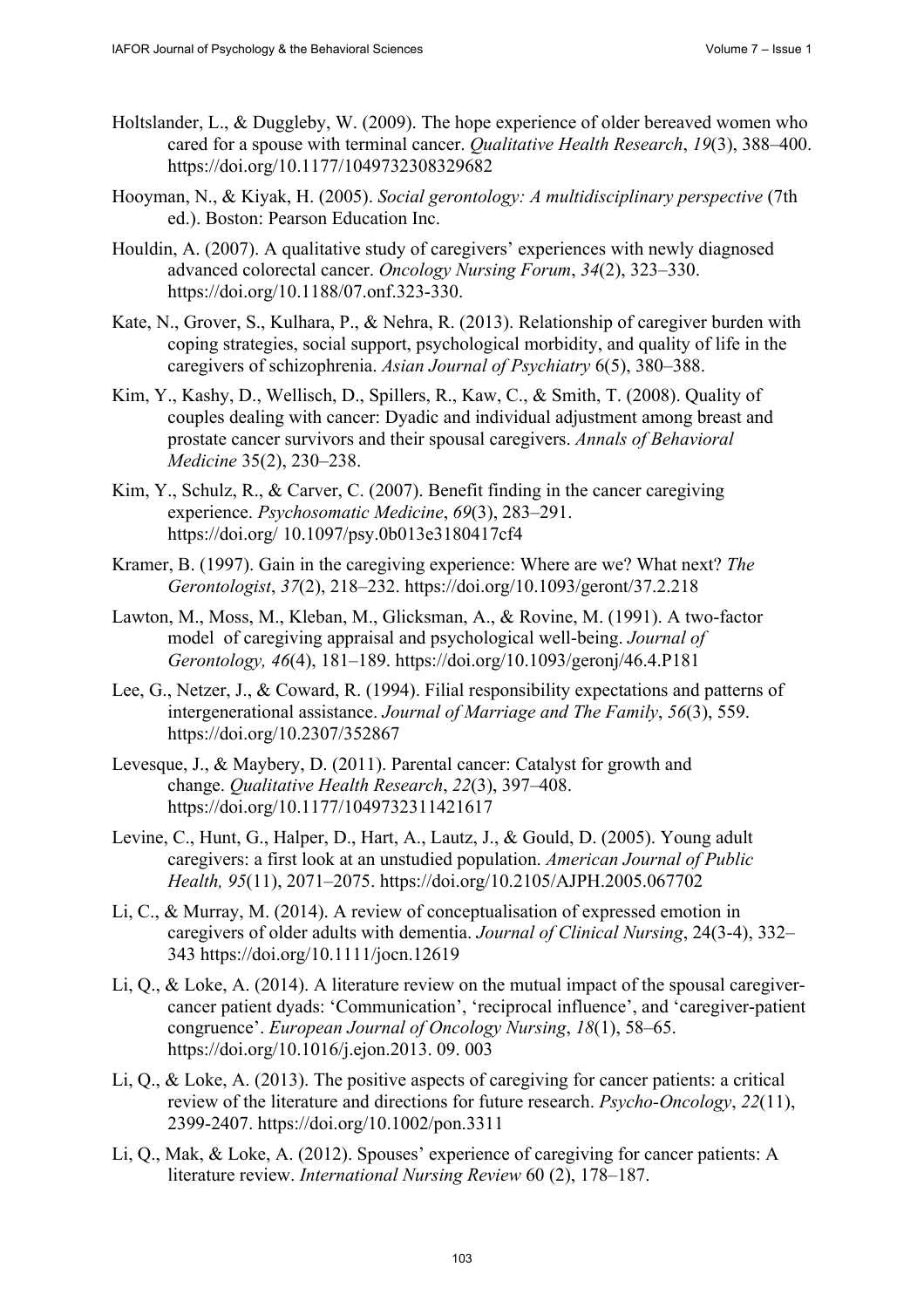- Lin, I., Fee, H., & Wu, H. (2012). Negative and positive caregiving experiences: a closer look at the intersection of gender and relationship. *Family Relations*, *61*(2), 343–358. [https://doi.org/10.1111/j.1741-3729.2011. 00](https://doi.org/10.1111/j.1741-3729.2011)692.x
- Lloyd, J., Patterson, T., & Muers, J. (2016). The positive aspects of caregiving in dementia: A critical review of the qualitative literature. *Dementia*, *15*(6), 1534–1561. <https://doi.org/10.1177/1471301214564792>
- Lyonette, C., & Yardley, L. (2003). The influence on carer wellbeing of motivations to care for older people and the relationship with the care recipient. *Ageing and Society*, *23*(04), 487–506. <https://doi.org/10.1017/s0144686x03001284>
- Nolen-Hoeksema, S., & Davis, C. (1999). "Thanks for sharing that": Ruminators and their social support networks. *Journal of Personality and Social* Psychology, 77(4), 801- 814. <https://doi.org/10.1037//0022-3514.77.4.801>
- Pakenham, K., Chiu, J., Bursnall, S., & Cannon, T. (2007). Relations between social support, appraisal and coping and both positive and negative outcomes in young carers. *Journal of Health Psychology*, *12*(1), 89–102. <https://doi.org/10.1177/1359105307071743>
- Pope, N., Baldwin, P., & Lee, J. (2018). "I didn't expect to learn as much as I did": Rewards of caregiving in young adulthood. *Journal of Adult Development*, *20*(3). <https://doi.org/10.1007/s10804-018-9284-2>
- Porter, L., Keefe, F., Davis, D., Rumble, M., Scipio, C., & Garst, J. (2012). Attachmentstyles in patients with lung cancer and their spouses: associations with patient and spouse adjustment. *Supportive Care in Cancer*20(10), 2459–66. <https://doi.org/10.1007/s00520-011-1367-6>
- Puterman, J., & Cadell, S. (2008). Timing is everything. *Journal of Psychosocial Oncology*, *26*(2), 103–121. [https://doi.org/10.1300/j077v26n02\\_07](https://doi.org/10.1300/j077v26n02_07)
- Schulz, R., & Sherwood, P. (2008). Physical and mental health effects of family caregiving. *AJN, American Journal of Nursing*, *108*(Supplement), 23–27. <https://doi.org/10.1097/01.naj.0000336406.45248.4c>
- Smith, J. & Osborn, M. (2007) *Interpretative Phenomenological Analysis (pp 51-80)*. In J.A Smith (Ed.), Qualitative psychology: A practice guide to research methods. Los Angeles, CA: Sage.
- Smith, J., Flowers, P., & Larkin, M. (2009). *Interpretative phenomenological analysis: Theory, method and research.* London: Sage.
- Whisenant, M. (2011). Informal caregiving in patients with brain tumors. *Oncology Nursing Forum,*38 (5), E373-E381. <https://doi.org/10.1188/11.ONF.E373-E381>
- Yu, D., Cheng, S., & Wang, J. (2017). Unravelling positive aspects of caregiving in dementia: An integrative review of research literature. *International Journal of Nursing Studies*, *79*, 1–26.<https://doi.org/10.1016/j.ijnurstu.2017.10.008>

**Corresponding author:** Tharunnia M.S Ganesan **Email:** T.M.S Ganesan@hw.ac.uk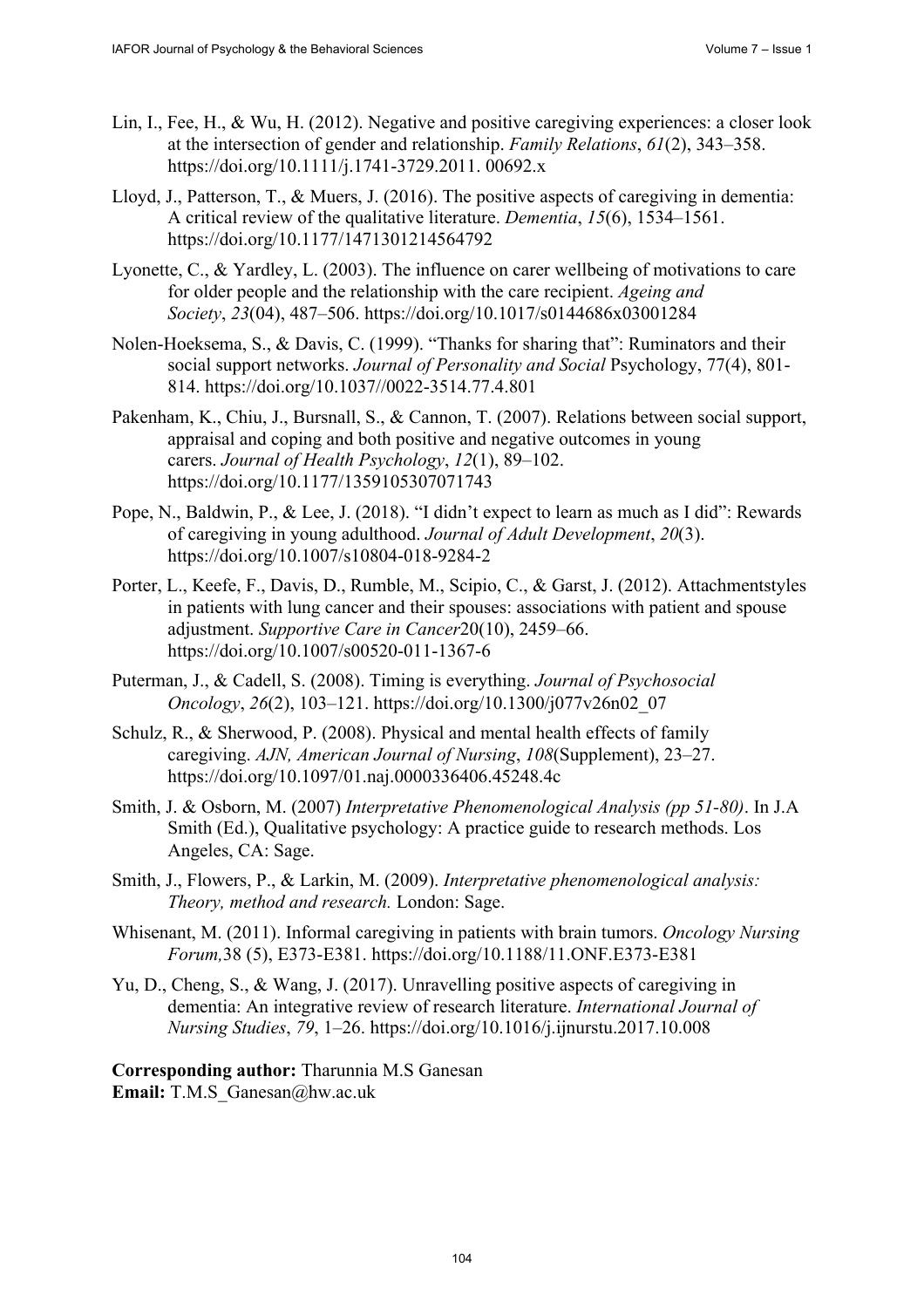# **Appendix A**

### **Interview Schedule**

### **Opening**

Hello there. First of all, thank you for taking the time and interest to be part of this study and allowing me to interview you. This interview is being done to contribute towards the aim of understanding and exploring the positive aspects of caregiving (PAC) in individuals like yourself that have experienced being caregivers towards parental cancer. At any point throughout this interview if you feel any form of discomfort, feel free to end the session at your own pace. Do you have questions for me before I begin the interview?

# **A. Positive Aspects of Caregiving (PAC)**

- 1) Could you tell me how you came about being a carer to your parent?
- 2) How would you describe the ways you cared for your parent? *Prompt: characteristics that made you feel good about yourself or your parent.*
- 3) How did you care for your parent in the ways that you mentioned? *Prompt: from yourself or due to parental request?*
- 4) What aspects of your caregiving experience that made you feel good or wanted to improve on?

*Prompt: improved relationship with parent, feeling less burden.* 

- 5) How do you think your caregiving transaction helped your ill parent? *Prompt: parent felt more comfortable, open conversations.*
- 6) Overall, how has this caregiving journey been meaningful or beneficial to you?

*Prompt: by taking care of an ill parent, sense of fulfilment, better understanding of self and parent.* 

# **B. The Self and Others**

- 1) What changes did you see in yourself during the caregiving journey? *Prompt: mentally, physically or emotionally.*
- 2) What have you learned about yourself with this caregiving experience? *Prompt: personal development, self-esteem, caregiving skills, and mood.*
- 3) What is your perception of cancer caregiving? *Prompt: Has this changed since you became a carer?*
- 4) How has this caregiving experience influence your parent-child dynamics? *Prompt: if you got along well/ did not get along before the illness, how has it changed during the caregiving phase?*
- 5) How has this experience influence the relationship with your social circle? *Prompt: friends, relationships, college/university or work.*
- 6) How did you balance your caregiving role with your personal life? *Prompt: caregiving and university, caregiving and work, or caregiving and social life.*